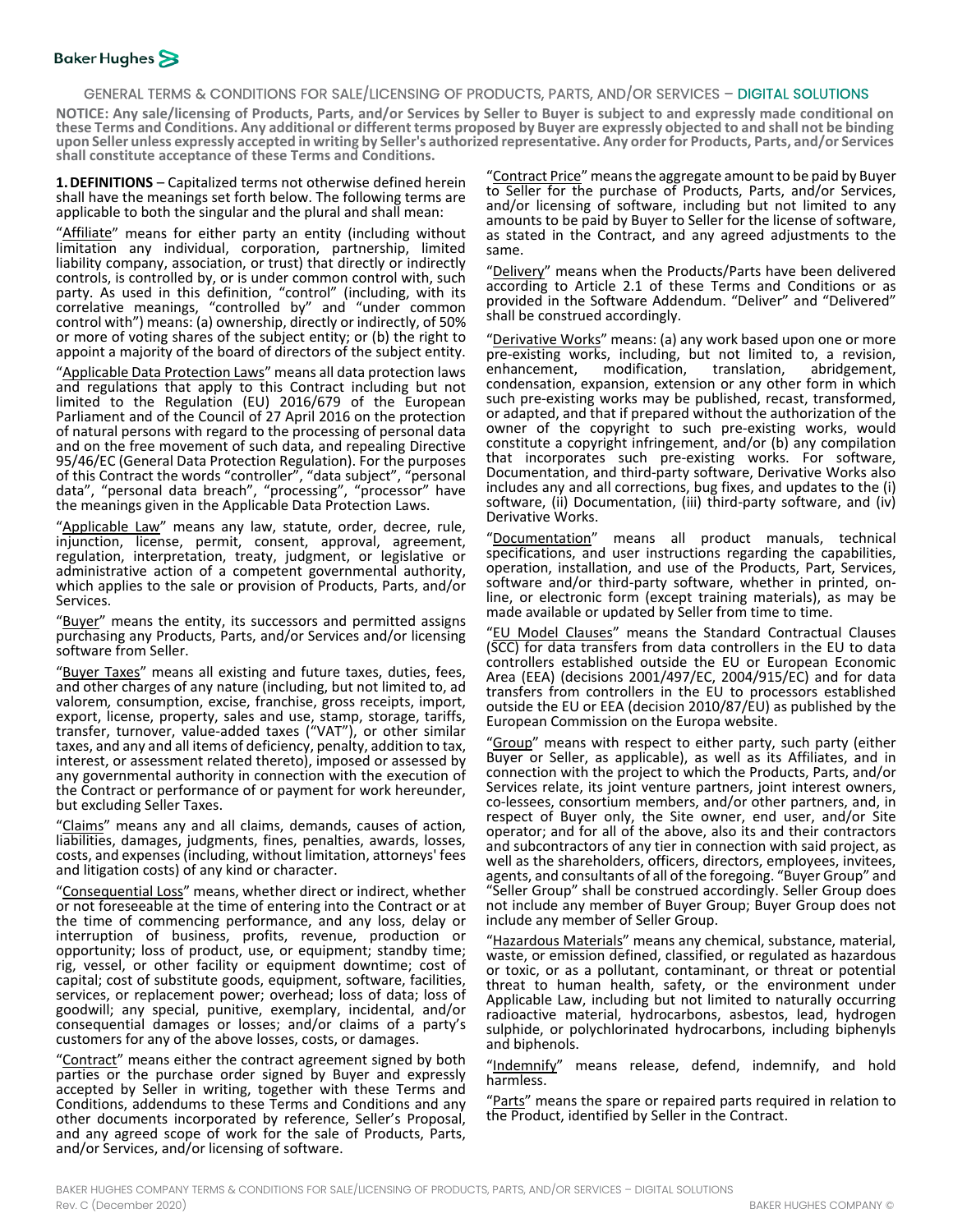# **Baker Hughes**

"Products" means all equipment, materials, supplies, software, third-party software, products, and other goods (excluding Parts) sold, leased, or licensed under the Contract, as applicable.

"Proposal" means Seller's formal written offer to provide Products, Parts, and/or Services, and any mutually agreed written amendments thereto.

"REGARDLESS OF CAUSE OR ACTION" MEANS (TO THE MAXIMUM EXTENT PERMITTED BY APPLICABLE LAW), REGARDLESS OF: CAUSE, FAULT, DEFAULT, NEGLIGENCE IN ANY FORM OR DEGREE, STRICT OR ABSOLUTE LIABILITY, BREACH OF DUTY (STATUTORY OR OTHERWISE) OF ANY PERSON, INCLUDING OF THE INDEMNIFIED PERSON, UNSEAWORTHINESS OF ANY VESSEL, AND/OR ANY DEFECT IN ANY PREMISES/VESSEL; FOR ALL OF THE ABOVE, WHETHER PRE-EXISTING OR NOT AND WHETHER THE DAMAGES, LIABILITIES, OR CLAIMS OF ANY KIND RESULT FROM<br>CONTRACT, WARRANTY, INDEMNITY, TORT/EXTRA-CONTRACT, WARRANTY, INDEMNITY, TORT/EXTRA- CONTRACTUAL, OR STRICT LIABILITY, QUASI CONTRACT, LAW, OR OTHERWISE.

"Seller" means the named Baker Hughes Company entity signing the Contract and its successors and permitted assigns.

"Seller Taxes" means all corporate income taxes imposed on Seller and any taxes imposed on Seller's employees in connection with the execution of the Contract or the performance of or payment for work hereunder by Applicable Law.

"Services" means all the services, including, without limitation, technical assistance and guidance, training, repairs, hosted services, and remote diagnostics, to be provided by Seller under the Contract.

"Site" means the premises where Parts or Products are used or meant to be used and/or Services are performed or meant to be performed, not including any Seller Group's premises.

Software Addendum" means the Software License and Security Addendum attached to these Terms and Conditions, which is incorporated herein by reference and made a part hereof.

#### **2.DELIVERY, TRANSFER OF TITLE & RISK, STORAGE**

<span id="page-1-0"></span>2.1. Unless otherwise provided in the Contract and in accordance with Incoterms 2020: (a) for all shipments where the Seller is arranging transportation (for all modes), Seller shall deliver the Products/Parts CPT - carriage paid to named place of destination (risk of loss transfers at location where goods are loaded on the first means of transport); (b) for shipments where Buyer is arranging transportation: (i) via ocean/sea from port of export; Seller shall deliver Products/Parts to Buyer FOB at specified port of export (Buyer's Service Provider / Freight Forwarder shall provide the Seller a copy of the shipment Bill of Lading ("BOL"), and (ii) for all other, FCA seller's facility or named place (Buyer's Service Provider/Freight Forwarder shall provide the Seller a copy of the shipment BOL). The "Delivery Date" for any item of the Products/Parts is defined as the date on which such item is Delivered in accordance with this Article [2.1](#page-1-0) or, for software, in accordance with the Software Addendum. Partial Delivery and Delivery in advance of the Delivery schedule shall be permitted, unless the Contract states otherwise.

<span id="page-1-2"></span>2.2. Subject to Articl[e 2.3,](#page-1-1) title and risk of loss to Products and/or Parts shall pass upon Delivery as provided in Article [2.1,](#page-1-0) with the exception that title and risk of loss to: (a) Products and/or Parts shipped from the United States of America  $("U.S."")$  shall pass from Seller to Buyer immediately after each item departs from the U.S. territorial land, seas, and overlying airspace, which the parties acknowledge extend to twelve (12) nautical miles from the baseline of the country, determined in accordance with the 1982 United Nations Convention of the Law of the Sea; and (b) Products and/or Parts to be shipped to a Delivery destination directly from countries different from Seller's country of formation (drop shipment), shall pass immediately after each item departs from the territorial land, seas, and overlying airspace of the sending country. For the avoidance of doubt, and notwithstanding anything to the contrary herein: (a) Seller or its relevant Group member shall retain title to any equipment leased to Buyer Group; and (b) Seller or its relevant Group member or third-party licensor shall retain title to any software, Documentation, and third-party software furnished by Seller Group to Buyer Group. No title to the software, Documentation, or third-party software, including any software embedded in or included with Products, is transferred to Buyer Group. Any software, Documentation, and third-party software provided under the Contract is licensed pursuant to the Software Addendum and is not sold.

<span id="page-1-1"></span>2.3. If any of the Products and/or Parts cannot be shipped to Buyer in accordance with the agreed upon Delivery terms due to any cause not attributable to Seller Group, upon written notice to Buyer, Seller may store the Products and/or Parts or ship them to an outside storage facility, in which case: (i) any amounts otherwise payable to Seller upon Delivery or shipment shall become payable upon presentation of a certification specifying the cause and place of storage (any payment security shall allow payments upon presentation of notice to storage instead of transport documents); (ii) all and any expenses incurred by Seller Group, including for the preparation and placement into storage, transportation, insurance, handling, inspection, preservation, removal charges, interest, and any VAT or other taxes imposed directly or indirectly under Applicable Law shall be reimbursed or paid by Buyer immediately upon submission of Seller's invoice(s); and (iii) when reasonably possible and upon payment of all amounts due hereunder, but no later than the lesser of (a) the statutory period provided to receive VAT or similar tax export or discharge exemption, or (b) sixty (60) days, Seller shall be entitled to resume Delivery of the Products and/or Parts to the agreed point of Delivery as provided in Article [2.1.](#page-1-0) Title and risk of loss to Products and/or Parts shall pass as provided in Articl[e 2.2.](#page-1-2) The terms of this Article [2.3](#page-1-1) shall apply also in the event any Buyer equipment repaired at Seller Group's facilities cannot be shipped due to any cause not attributable to Seller Group, or received by Buyer for any reason in accordance with the agreed upon terms, provided that, in the case of Buyer equipment to be repaired at Seller Group's facilities, Buyer shall retain title to, and risk of loss for, any such equipment at all times.

#### <span id="page-1-3"></span>**3. EXCUSABLE DELAYS**

<span id="page-1-4"></span>3.1. Neither party shall be liable to the other for nor considered in breach or default of its obligations under the Contract to the extent performance of such obligations is delayed or prevented, directly or indirectly, due to causes beyond the impacted party's reasonable control, including but not limited to: (a) natural or man-made disasters, acts of God, acts or omissions of governmental authorities, fire, severe weather conditions, earthquake, strikes or other labor disturbances, flood, serious risk of kidnapping, war (declared or undeclared), armed conflict, acts or threats of terrorism, pandemics, epidemics, quarantines, regional, national or international calamities, civil unrest, riot, severe delay in transportation, severe car shortage, or inability to obtain necessary materials, components or services; (b) in the case of Seller, acts or omissions of Buyer Group, including failure to timely provide Seller Group with any access, information, tools, material, and approvals necessary to permit Seller Group to timely perform the required activities, and including, without limitation, unknown physical conditions at the Site of an unusual nature and differing materially from those ordinarily encountered and generally recognized as occurring in the work of the character provided for in the Contract. The impacted party shall promptly notify the other party in the event of a delay under this Article [3.](#page-1-3) The Delivery or performance dates shall be extended for a peri[od](#page-1-3)  equal to the time lost by reason of such delay, plus such additional time as may be reasonably necessary to overcome the effect of such delay. If Seller is delayed by acts or omissions of Buyer Group, or by the prerequisite work of Buyer's other contractors, Seller shall also be entitled to an equitable price adjustment. Under no circumstances shall Buyer's payment obligation be deemed excusable under this Article [3.](#page-1-3)

3.2. If a delay excused by this Article 3 extends for more than 90 days and the parties have not agreed upon a revised basis for resuming work, including an equitable price adjustment, then either party (except where such delay is caused by Buyer Group,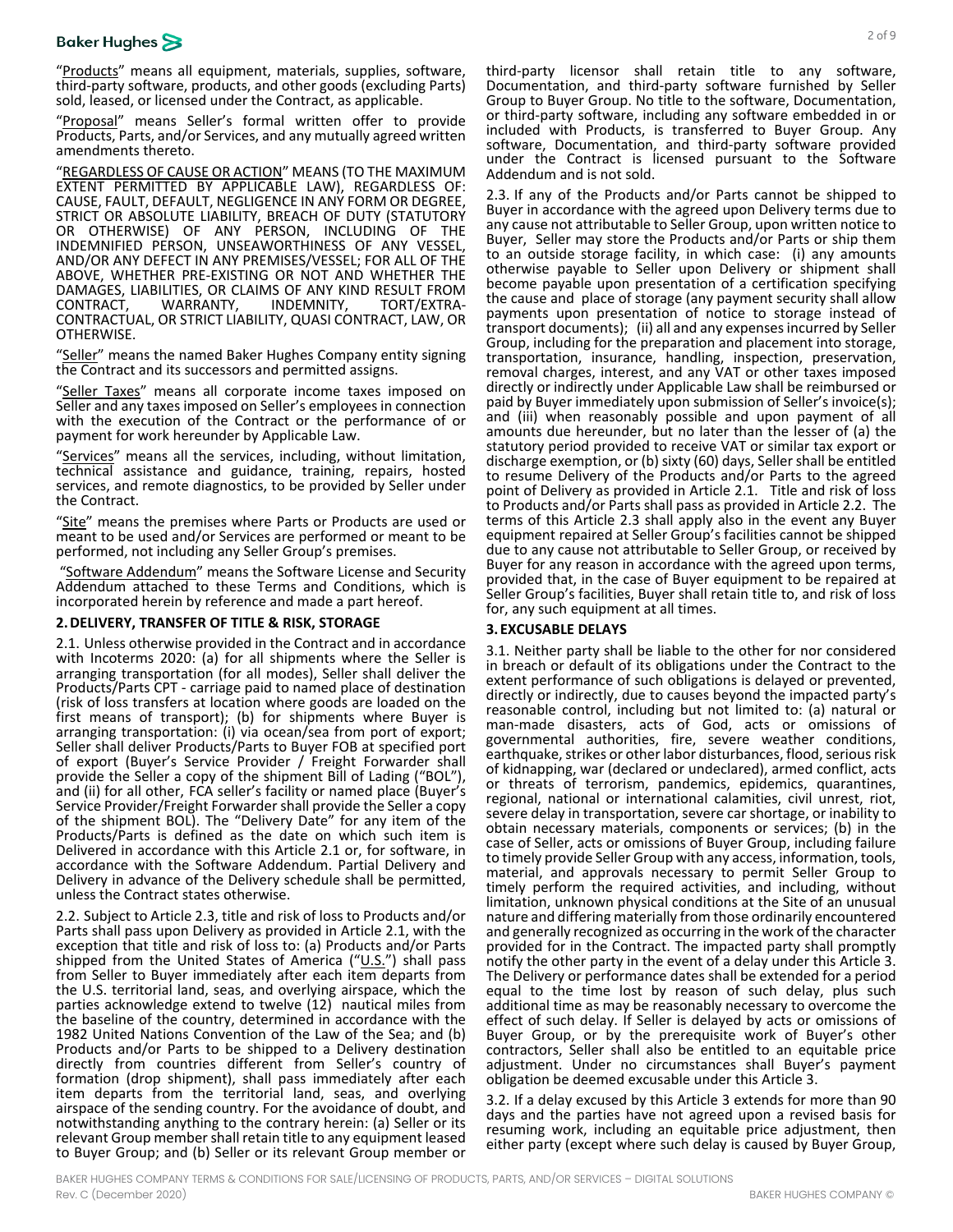in which event only Seller), upon 30 days' written notice may terminate the Contract with respect to the unexecuted portion of the work. In the event of a delay under Articl[e 3.1\(](#page-1-4)b), the terms of Article [10.2](#page-4-0) shall apply in full. In the event of a delay under Article [3.1\(](#page-1-4)a), Buyer shall pay Seller the pro-rated Contract Price for all work performed before the effective date of termination.

#### <span id="page-2-0"></span>**4. LIMITED WARRANTY**

4.1. Subject to the limitations set forth in the Contract and in this Articl[e 4,](#page-2-0) and except with regard to the warranties set forth in the relevant Addendum, Seller warrants to Buyer that: (i) the Products and/or Parts shall be Delivered free from defects in material, workmanship and title; and (ii) the Services shall be performed in a competent and diligent manner in accordance with any mutually agreed specifications. Unless Seller expressly agrees otherwise in writing and except for Products/Parts provided by Seller's Affiliates, any Parts not manufactured by Seller (including incidental materials and consumables used in the Services) shall carry only the warranty provided by the original manufacturers, and Seller gives no warranty for such Parts.

<span id="page-2-1"></span>4.2. Unless otherwise stated in the Contract, the warranty period ("Warranty Period") shall be as follows:

(i) for Products and Parts (except software): (a) as set forth in the table below, or (b) if not in the table, the Warranty Period ends the earlier of one (1) year from first use or eighteen (18) months from shipment:

| <b>Products &amp; Parts Warranty Period Table (excluding software)</b> |                             |
|------------------------------------------------------------------------|-----------------------------|
| <b>Product Line</b>                                                    | <b>Warranty Period Ends</b> |
| Bently Nevada                                                          | 36 months from shipment     |
| <b>Druck</b>                                                           | 12 months from shipment     |
| <b>Nexus Controls</b>                                                  | Per Article 4.2(i)(b)       |
| <b>Panametrics</b>                                                     | Per Article 4.2(i)(b)       |
| Reuter-Stokes                                                          | Per Article 4.2(i)(b)       |
| <b>Waygate Technologies</b>                                            | 12 months from shipment     |

(ii) for all Services, including without limitation Software Services and Repair Services: Warranty Period ends ninety (90) days from performance or completion of Services, with the following exceptions:

- (a) Training Services (all Product Lines): Warranty Period ends on the date of training completion;
- (b) Nexus Controls Parts Repair Services: Warranty Period ends twenty-four (24) months from completion of repair;
- (c) Panametrics Moisture Probe Calibrations: Warranty Period ends six (6) months from calibration date;
- (d) Bently Nevada and Nexus Controls Services (but excluding Training, Repair, and Software Services): Warranty Period ends twelve (12) months from date of performance of **Services**

4.3. If Products, Parts, or Services do not meet the above warranties during the applicable Warranty Period, Seller's sole and exclusive liability shall be to either re-perform the defective Services, or repair or replace the defective component of the Products/Parts, as applicable, at Seller's option, provided that Seller shall not be obligated to re-perform the defective Services, or repair or replace the defective component of the Products or Parts, as applicable, unless Buyer informs Seller in writing within fifteen (15) days of discovery of such defects. Warranty repair, replacement, or re-performance by Seller shall not extend or renew the applicable Warranty Period. If despite Seller's reasonable efforts, a non-conforming Product or Part cannot be re-<br>repaired or replaced, or non-conforming Services cannot be reperformed, Seller shall refund or credit monies paid by Buyer for such non-conforming Products, Parts, and/or Services. Seller Group shall under no circumstances be liable for defects that arise or are discovered after expiration of the Warranty Period.

4.4. Seller shall not be liable for accessing, retrieving, removing, or decontaminating defective Products or Parts, or for reinstalling repaired or replacement Products or Parts, or for any costs, damages, or losses incurred in connection with any of the above operations. If repair Services are to be performed on Buyer's equipment at a Seller Group's facility, Buyer shall be responsible for transporting the equipment to and from Seller Group's facility and Buyer shall retain title and risk of loss at all times. Buyer shall be responsible for all customs formalities, costs, duties and taxes connected with any export to Seller or import of goods sent back to Buyer. Failure to meet any such conditions renders the warranty null and void.

<span id="page-2-2"></span>4.5. Seller does not warrant the Products, Parts, or any repaired or replacement item against normal wear and tear. The warranties and remedies set forth herein are conditioned upon: (i) proper storage, installation, use, operation, maintenance of the Products/Parts, and conformance with the operation instruction and installation manuals (including revisions thereto) provided by Seller Group; (ii) Buyer keeping accurate and complete records of operation and maintenance during the Warranty Period and providing Seller access to those records; and (iii) repair or modification only as performed by Seller or when authorized by Seller in writing. FAILURE TO MEET ANY CONDITIONS IN THIS ARTICLE [4.5](#page-2-2) RENDERS THE WARRANTY PROVIDED BY SELLER NULL AND VOID.

4.6. THE REMEDIES SET FORTH IN THIS ARTICLE [4](#page-2-0) (EXCEPT WITH REGARD TO SOFTWARE, FOR WHICH REMEDIES ARE SET FORTH IN The Software Addendum) CONSTITUTE THE SOLE AND EXCLUSIVE REMEDIES FOR ALL CLAIMS ARISING OUT OF OR RELATING TO ANY FAILURE OF, OR ANY DEFECT, OR NON CONFORMITY IN, THE PRODUCTS, PARTS, OR SERVICES, REGARDLESS OF WHEN THE FAILURE, DEFECT, OR NON CONFORMITY ARISES AND REGARDLESS OF CAUSE OR ACTION. TO THE FULL EXTENT PERMITTED BY APPLICABLE LAW, THE WARRANTIES SET FORTH IN THIS ARTICLE [4](#page-2-0) AND The Software Addendum ARE EXCLUSIVE AND IN LIEU OF ALL OTHER WARRANTIES, CONDITIONS, AND GUARANTEES, WHETHER WRITTEN, ORAL, IMPLIED, OR STATUTORY. NO IMPLIED OR STATUTORY WARRANTY OR CONDITION OF MERCHANTABILITY OR FITNESS FOR A PARTICULAR PURPOSE SHALL APPLY.

**5.INSPECTION AND FACTORY TESTS** – The quality control exercised by Seller in its manufacture of Products and Parts shall be in accordance with Seller's normal quality control policies, procedures, and practices. Unless otherwise expressly agreed in the Contract, Seller shall attempt to accommodate Buyer's requests to witness Seller's factory tests of Products and/or Parts, as applicable, but only if such witnessing can be arranged without delaying the work. Access to Seller Group's premises shall be limited to areas directly concerned with the Products and/or Parts, as applicable, excluding in all cases areas where work of a proprietary or confidential nature is conducted.

**6.CHANGES** – Each party may at any time propose changes in the schedule or scope of Parts, Products, or Services in the form of a draft change order. Neither party is obligated to proceed with the changed schedule or scope until both parties agree to such change in writing. Unless otherwise agreed by the parties, pricing for additional work arising from such changes shall be at Seller's then-current time and material rates.

### **7.PAYMENT**

7.1. Buyer shall pay Seller all invoiced amounts against one or more irrevocable, unconditional, letters of credit payable at sight ("Payment Security"), without any set-off, and in the currency agreed in the Contract. If not agreed in the Contract, payment shall be made in the currency set forth in the Proposal on 30-day terms from the date of the relevant invoice. Payment milestones, if any, shall be as agreed in the Contract.

7.2. In addition to other Contract remedies, Buyer shall pay interest to Seller at the rate of 1.5% per month (or fraction thereof), not to exceed the lesser of 18% per annum or the maximum amount permitted by Applicable Law, on all amounts not timely paid in accordance with the Contract.

7.3. Each Payment Security shall be irrevocable and unconditional, and allow for *pro-rata* payments for partial Deliveries, other charges (e.g., storage, export shipments, cancellations, and adjustments), and all other payments due to Seller under the Contract. Each Payment Security shall be: (i)

3 of 9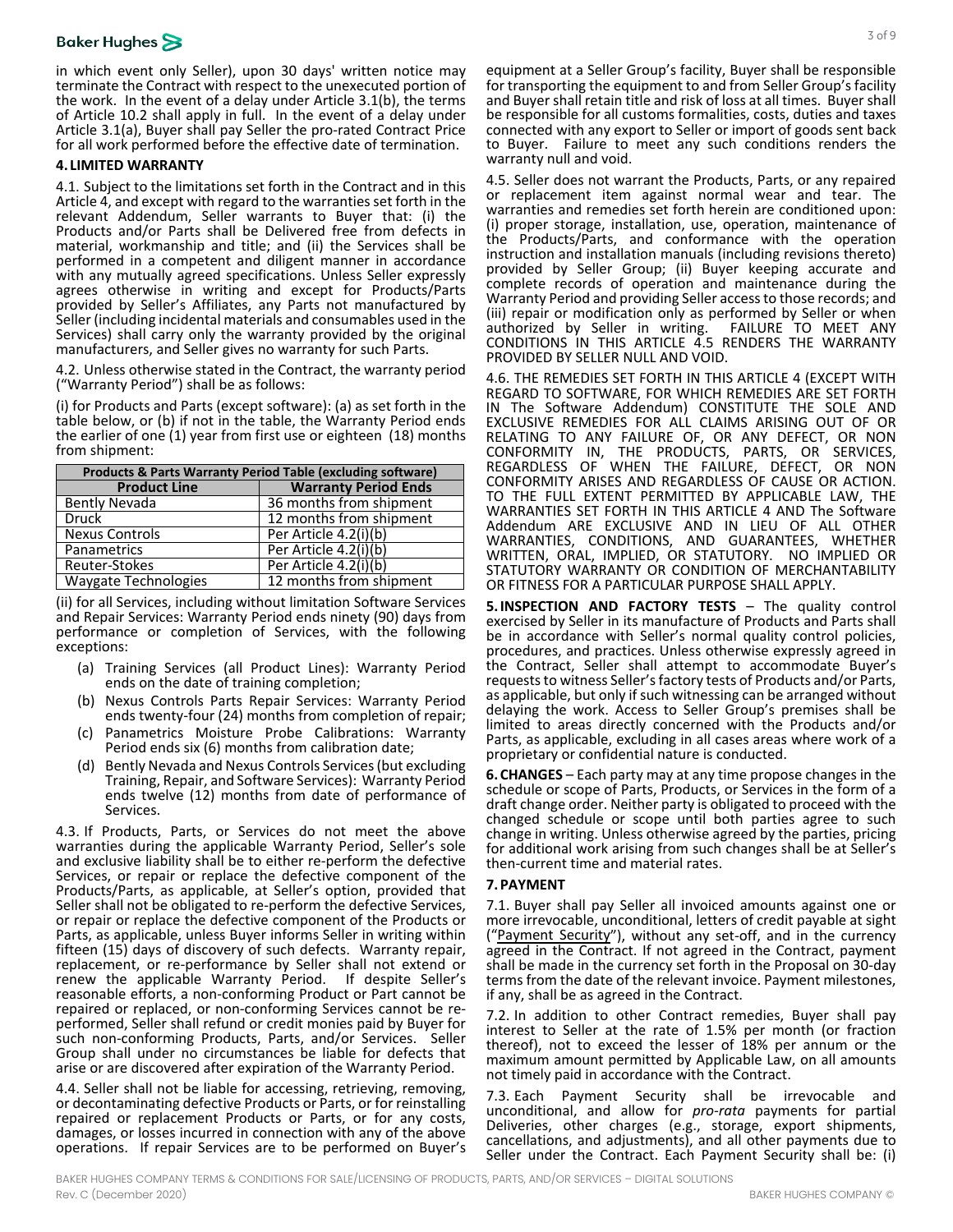# **Baker Hughes**

issued or confirmed by a primary international bank that is reasonably acceptable to Seller; (ii) payable at the counters of such bank; (iii) opened thirty (30) days from the Contract effective date; and (iv) remain in effect until the latest of ninety (90) days after the latest scheduled Products and/or Parts shipment, or completion of Services, or receipt by Seller of final payment. Buyer shall make relevant adjustments in the Payment Security (including increasing amounts or validity period and including in accordance with the changes agreed in the Contract) as required to fulfill its payment obligations under the Contract, within fifteen (15) business days of Seller's notification that such adjustment is necessary. Seller will not have an obligation to begin performance until the Payment Security, or the required adjustment thereof, has become operative.

## **8.TAXES AND DUTIES**

8.1. Seller shall be responsible for and shall pay when due and payable all Seller Taxes, and Buyer shall be responsible for and shall pay all Buyer Taxes. The Contract Price does not include any Buyer Taxes. Therefore, if any such taxes are applicable, they will be added to the Contract Price. For U.S. sales and use tax, and in other jurisdictions where applicable, Buyer may report/remit sales or similar taxes directly if Buyer timely provides a direct pay or exemption certificate to Seller.

8.2. If Applicable Laws, other than for Seller's country of incorporation, require the Contract to be subject to stamp duty, fee, or registration, Buyer shall be responsible for the required formalities and bear the related costs. Buyer shall furnish to Seller a copy of the registration certificate or a registered copy of the Contract within ten (10) days from the due date required by said Applicable Laws to register or pay for such stamp duty, fee, or registration. According to the Applicable Laws of the country in which Buyer has requested Seller to provide Services, Seller may be required to be registered locally, in which case Seller shall perform the Services and invoice for them with the intervention of its relevant branch and/or permanent establishment.

<span id="page-3-0"></span>8.3. If Buyer is required to deduct or withhold any Seller Taxes from the Contract Price, Buyer shall: (a) give at least thirty (30) days prior written notice to Seller that Buyer intends to withhold; (b) make all reasonable efforts to minimize any withholding tax from payments to Seller, in accordance with Applicable Laws, and any applicable tax convention; and (c) provide Seller, within thirty (30) days from payment, the official receipt issued by the competent government authority to which the Seller Taxes have been paid, or a document acceptable to the relevant tax authorities. If Buyer requires tax residence certificates from Seller to apply for any exempted or reduced tax regime, Seller shall submit the appropriate certificates upon Buyer's written request.<br>If Buyer, under the Applicable Laws of any country other than<br>Seller's country of incorporation or in which Seller has a branch, deducts or withholds Seller Taxes or fails to comply with the requirements of this Article [8.3,](#page-3-0) Buyer shall pay additional amounts to Seller so Seller receives the full amount of the Contract Price, as if no such Seller Taxes were deducted or withheld.

8.4. If Buyer benefits from any tax, fee, or duty exemption which is applicable to Seller or Seller Group, Buyer agrees to provide Seller (without charge and before the following as applicable: (a) entering into the Contract, (b) invoicing, or (c) any other relevant event) documentation acceptable to the competent tax or customs authorities supporting the exemption, together with instructions on the exemption procedure. Buyer shall promptly inform Seller in writing about the revocation, expiration, or other change of the exemption. If Seller is denied the exemption due to a failure of the Buyer, Seller shall be entitled to invoice and Buyer shall pay promptly the applicable taxes, fees, duties, fines, penalties, interest, and court costs.

8.5. When Buyer arranges the export or intra-European Union ("EU") community shipment, Buyer will provide to Seller, free of charge, evidence that such exportation or intra EU community shipment was made within the statutory deadlines of the country of exportation or dispatch as required to qualify for a VAT, sales

tax, or similar tax export exemption. Such evidence must be in a form that is acceptable to the competent tax and customs authorities. Failing the above, Seller shall be entitled to invoice Buyer the applicable VAT, U.S. sales and use tax, or similar taxes. When Buyer arranges the transport and importation of Products and/or Parts, Buyer will provide, within thirty (30) days of Seller's request, documentation for such Buyer's transport and import and similar documents as required by the relevant tax authorities.

8.6. If either party does not comply with the tax legislation of the country where Products and/or Parts are manufactured or Delivered, or Services are rendered, such party ("Faulty Party") hereby agrees to Indemnify the other party ("Affected Party") for any Claims, cost, risk and responsibility including, but not limited to, fees, taxes, duties, charges, penalties, legal expenses, and interest which the Affected Party suffers as a result of Faulty Party's noncompliance. Buyer and Seller shall make commercially reasonable efforts to cooperate with each other to minimize the tax liability of any of the parties, to the extent legally permissible (but with no obligation to increase such party's tax liability), including separately stating taxable charges on Seller's invoices and supplying resale and exemption certificates, if applicable, and any other non-confidential information as reasonably requested.

<span id="page-3-1"></span>8.7. Buyer warrants, represents and undertakes for itself and on behalf of Buyer Group, that neither Buyer nor any member of Buyer Group shall: (i) engage in any activity, practice or conduct which would constitute either a UK or a foreign tax evasion facilitation offence under Part 3 of the Criminal Finances Act 2017 (the "Act") and any associated guidance notes issued or similar legislation introduced elsewhere; (ii) have and shall maintain in place throughout the term of the Contract, such policies and procedures that are both reasonable to prevent the facilitation of tax evasion by any associated person as defined in the Act, and to require compliance with this Article [8.7;](#page-3-1) and (iii) promptly report to Seller any request or demand from a third party to facilitate evasion of tax within the meaning of Part 3 of the Act, in connection with the performance of the Contract. Where reasonable evidence is obtained that there has been a breach of this Article [8.7,](#page-3-1) Seller shall have the right, with no less than thirty (30) days prior written notice, to request the relevant records of the Buyer which relate directly to the Contract to enable the Seller to confirm whether a breach has occurred. If a breach of this Articl[e 8.7](#page-3-1) is subsequently confirmed, this shall be considered a material breach and Seller shall have the right to terminate the Contract.

**9.ASSIGNMENT, NOVATION & SUBCONTRACTING** – Buyer may assign or novate the Contract, in full or in part, including through change of ownership, only with the prior written consent of Seller, which consent shall not be unreasonably delayed or withheld, provided that Seller shall be entitled to withhold such consent for demonstrable reasons if the assignee/novatee lacks adequate financial capability, is a competitor or potential competitor of Seller or its Affiliates, causes Seller Group to be in breach of Applicable Law, and/or does not meet Seller's code of ethics. Seller may assign or novate the Contract, in full or in part, only with prior written consent of Buyer, which consent shall not be unreasonably delayed or withheld, provided that Seller may, without Buyer's consent assign or novate the Contract, in full or in part, to one or more Affiliates of Seller. The parties agree to execute such documents as may be necessary to effect the permitted assignments or novations. In the event of a novation or assignment by Buyer, Buyer shall cause the novatee/assignee to provide additional payment security at Seller's reasonable request. Any assignment or novation in violation of the above shall be void and without effect for the other party. Nothing herein shall restrict Seller from subcontracting portions of its work, provided that Seller remains responsible to Buyer for performance of such work.

#### **10. TERMINATION AND SUSPENSION**

<span id="page-3-2"></span>10.1. Either party may terminate the Contract for default if: (a) any proceeding is brought against the other party, voluntarily or involuntarily, under applicable bankruptcy or insolvency laws, or if the other party is unable to pay its debts when due, to the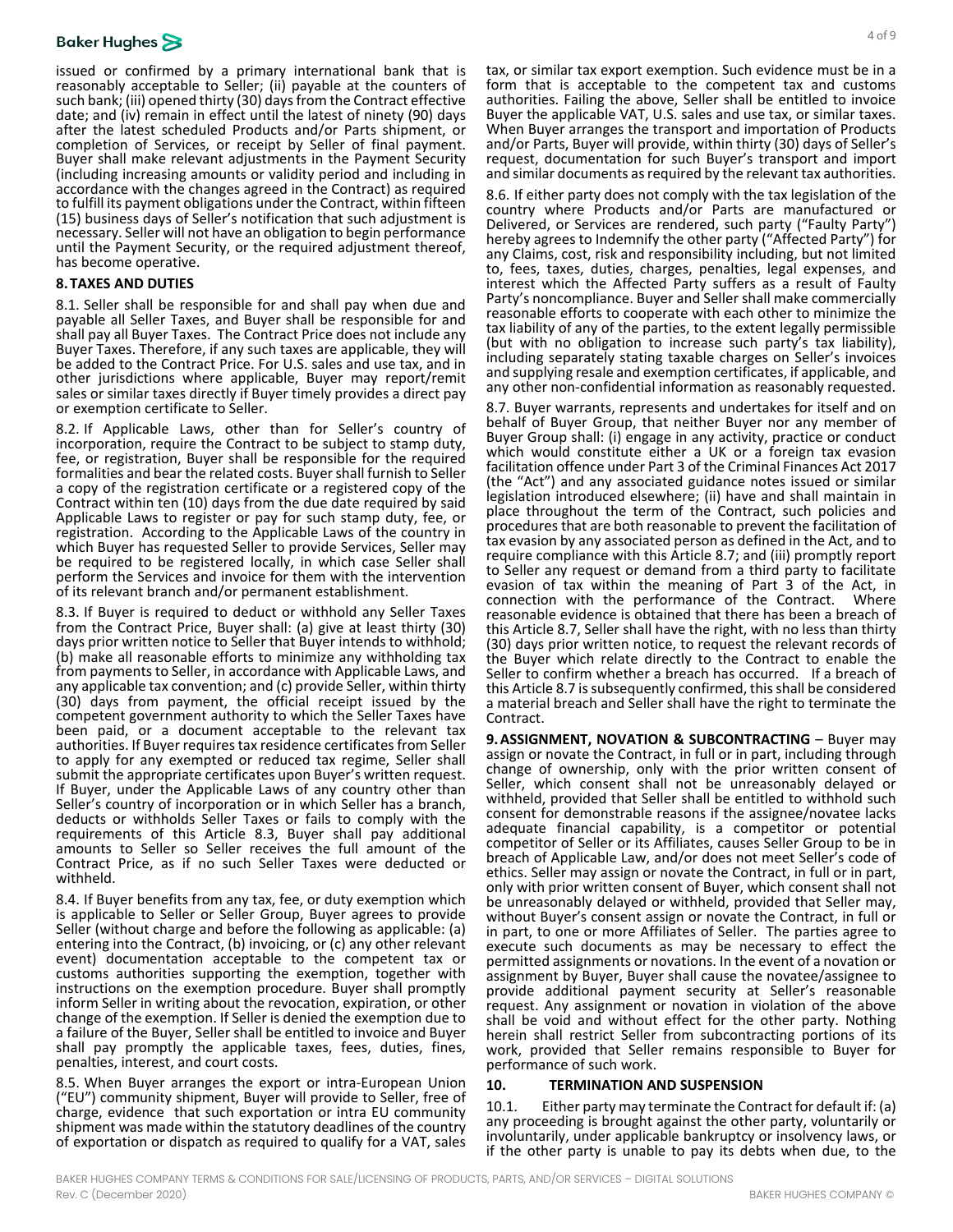## **Baker Hughes**

extent permitted by Applicable Law; or (b) the other party commits a material breach of the Contract, which does not otherwise have a specified contractual remedy, and fails to cure the breach within thirty (30) days of notice from the non- breaching party, or if it is not possible to cure such breach within thirty (30) days, fails to commence to cure the breach within thirty (30) days of such notice or fails to thereafter continue diligent efforts to complete the cure as soon as reasonably possible. In the event of a termination by Buyer under this Article [10.1,](#page-3-2) Seller shall reimburse Buyer the difference between that portion of the Contract Price allocable to the terminated scope and the actual amounts reasonably incurred by Buyer to complete such terminated scope; and Buyer shall pay to Seller the portion of the Contract Price allocable to Products/Parts purchased and/or completed, and amounts for Services performed, before the effective date of termination. Said amounts shall be calculated using the applicable Contract rates, or in the absence of such rates, at Seller's then-current standard time and material rates. In the event there are agreed-upon Contract milestones, said amounts shall be calculated according to the milestone schedule for completed milestones, and the Contract rates for work toward milestones not yet achieved.

<span id="page-4-0"></span>10.2. The terms set forth in this Article [10.2](#page-4-0) shall not apply if the Contract is for provision of software or third-party software. Buyer may terminate the Contract (even in part) upon twenty (20) days prior written notice for reasons other than those set forth in Articl[e 10.1.](#page-3-2) If the Contract (or any portion thereof) is terminated for any reason other than Seller's default under Article [10.1,](#page-3-2) Buyer shall pay Seller in accordance with [the](#page-3-2) cancellation/termination schedule set forth in the Contract. Where no cancellation/termination schedule exists, Buyer shall pay Seller: (a) for Contracts based on milestone billing, the amount due in accordance with the milestone schedule (for completed milestones) and 15% of the Contract Price applicable to all other uncompleted milestones; or (b) for Contracts not based on milestone billing, the pro-rated Contract Price for all work performed before the effective date of termination, plus 15% of the Contract Price applicable to all other work that has not been performed; the amount due for Service work shall be in accordance with Seller's then-current standard time and material rates. In addition to both (a) and (b), Buyer shall also pay Seller all costs and expenses incurred by Seller as a direct result of the termination, including the costs associated with vendor disputes or Claims. The parties acknowledge and agree that the liquidated damages set forth in this Article [10.2](#page-4-0) are a reasonable estimate of the damages that would result from any such early termination, that actual damages would be difficult to ascertain, and that the liquidated damages are an alternative to performance and not a penalty.

10.3. If Buyer fails to pay any outstanding undisputed invoice as set forth in the Contract or fails to issue the Payment Security within the time agreed, Seller may provide notice to Buyer of its intent to suspend performance and Delivery and/or terminate the Contract. If Buyer fails to make payment or issue Payment Security within thirty (30) days of such notice, Seller may suspend performance and Delivery and/or terminate the Contract. Any cost incurred by Seller as a result of such suspension or termination (including storage, stand-by costs, demobilization, and re-mobilization costs) shall be payable by Buyer upon submission of Seller's invoices. Performance of Seller's obligations shall be extended for a period equaling the period of Buyer's failure to meet its payment obligations, plus such additional time as may be reasonably necessary to overcome the effect of such payment delay.

<span id="page-4-1"></span>10.4. With a twenty (20) day written prior notice, Buyer may elect to suspend performance of the Contract for a maximum cumulative period of ninety (90) days, after which Seller may terminate the Contract and Article [10.2](#page-4-0) shall apply. In the event of suspension under this Article [10.4,](#page-4-1) Buyer shall also pay all reasonable expenses incurred by Seller in connection with the suspension, including without limitation, expenses for repossession, fee collection, stand-by costs, demobilization /remobilization, and costs of storage. The schedule for Seller's

obligations shall be extended for a period of time reasonably necessary to overcome the effects of such suspension.

### **11. COMPLIANCE WITH LAWS, CODES, AND STANDARDS**

11.1. The Contract Price is based on Seller Group's design, manufacture, testing, and Delivery of the Products, Parts, and Services pursuant to: (i) its design criteria, manufacturing processes, and procedures and quality assurance program; (ii) those portions of industry specifications, codes, and standards in effect as of the date of entering into the Contract as are specified in the Contract; (iii) Applicable Law; and (iv) any mutually agreed upon written terms and specifications set forth in the Contract.

<span id="page-4-2"></span>Notwithstanding any other provision of the Contract, the parties shall at all times comply with all Applicable Law in the performance of the Contract, except for Seller to the extent that such compliance is penalized under or otherwise violates the laws of the U.S. or EU.

The Contract Price, Delivery and performance dates and any performance guarantees are based upon the terms of the Contract and Applicable Laws, standards, and regulations in effect on the date of Seller's proposal or quotation and will be equitably adjusted to reflect additional costs or obligations incurred by Seller Group resulting from any change in, or change in interpretation of, the Contract terms as proposed by Seller, Applicable Laws, or Buyer's or Site owner's cyber policies and procedures agreed by Seller in writing after the date of Seller's proposal or quotation. In the event any such change prevents Seller Group from executing its obligations without breaching Applicable Law or makes Seller's execution of its obligations unreasonably burdensome or unbalanced, Seller shall also have the right to withdraw the Proposal or terminate the Contract without any liability.

11.4. Unless otherwise agreed in the Contract, Seller shall be responsible for timely obtaining the permits, licenses, and authorizations required for Seller Group to meet the requirements of the Contract, except that Buyer shall be responsible for timely obtaining any required permits, licenses, and authorizations that can only be obtained by Buyer Group. Buyer and Seller shall provide each other reasonable assistance in obtaining such required authorizations.

11.5. Buyer agrees to comply with all applicable export laws and regulations, including those of the United States, to ensure Products, Parts, and technology provided by Seller under the Contract are not used, sold, disclosed, released, transferred, or re-exported in violation of such laws and regulations. Buyer shall not directly or indirectly export, reexport, or transfer any items or technology provided by Seller under the Contract to: (a) any country or region comprehensively sanctioned by the U.S. government, including for the purposes of the Contract, North Korea, Iran, Cuba, Syria and the Crimea region or to a resident or national of any such countries; (b) any person or entity listed on the "Entity List" or "Denied Persons List" maintained by the U.S. Department of Commerce, the list of "Specifically Designated Nationals and Blocked Persons" maintained by the U.S. Department of Treasury, or any other applicable prohibited party list of the U.S. Government; or (c) an end-user engaged in any nuclear, chemical, or biological weapons activities. If Products or Parts to be exported outside the U.S. and/or EU are considered or likely to be considered as "dual use", Buyer shall (or shall cause the end user of the Products/Parts to) provide to Seller, promptly upon its request, an "End User Statement" in accordance with the applicable legal requirements. Seller shall not be liable to Buyer for any delay and shall not be in breach of its obligations in the event of Buyer's failure or delay in providing such statement.

11.6. The parties agree to comply with all Applicable Data Protection Laws. The parties commit to enter into a Data Processing Agreement (DPA) when needed. Further, the parties agree to enter into EU Model Clauses when required by EU law or ensure that equivalent safeguards are in place. If intended actions by one or more parties require further agreements and/or other actions to comply with the Applicable Data Protection Laws,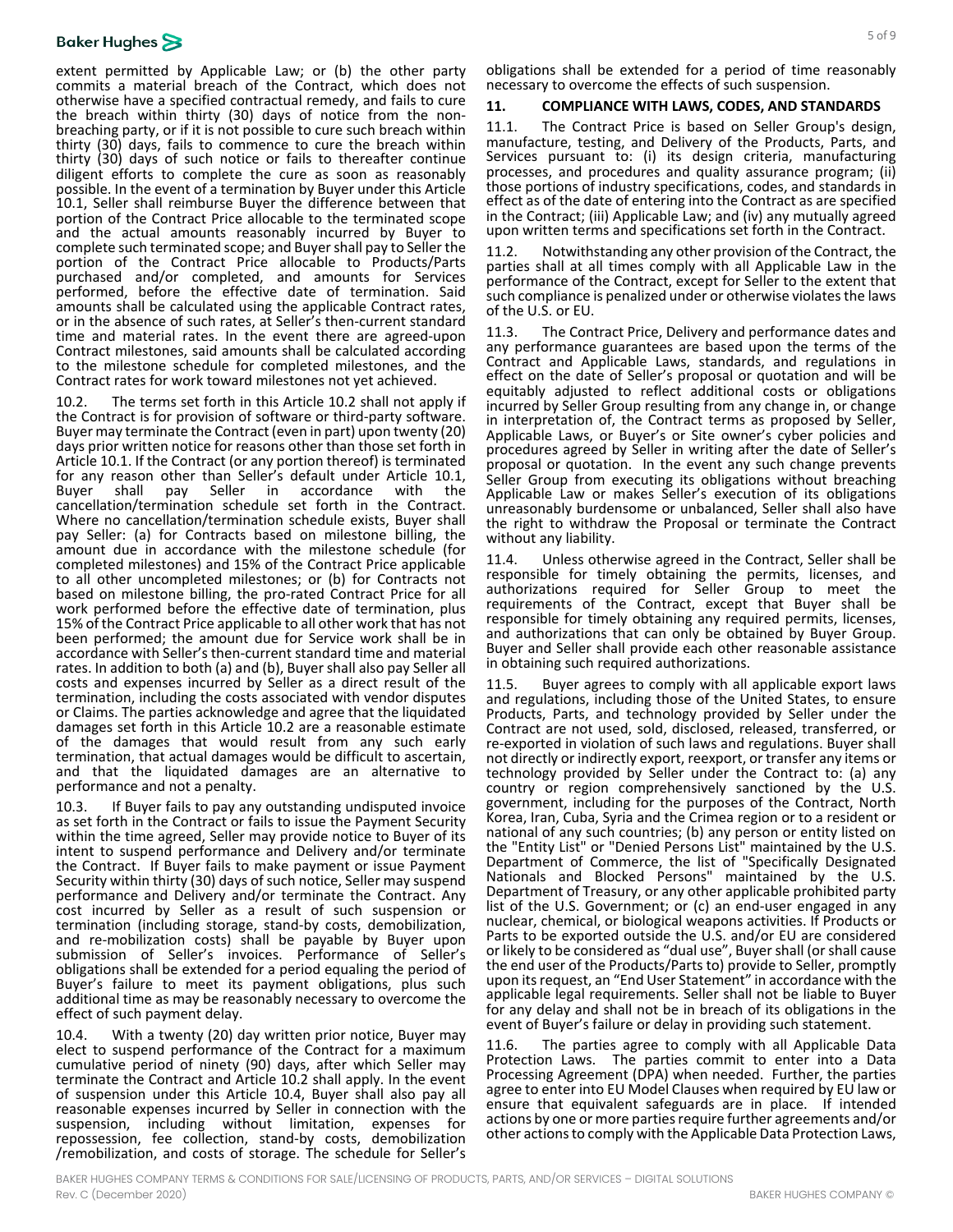the parties agree to mutually collaborate and sign them and/or take actions as required.

## **12. ENVIRONMENT, HEALTH, SAFETY AND SECURITY (EHSS)**

12.1. Buyer shall take all actions necessary to provide a safe, healthy, and secure work environment, including transportation and accommodation if applicable, for Seller Group personnel. Buyer shall inform Seller of any known risks, hazards, or changed conditions impacting worker health, safety, or the environment, including the presence or potential presence of Hazardous Materials, and provide relevant information, including safety data sheets, Site security plans, risk assessments, and job hazard analyses.

12.2. To evaluate risks associated with the provision of Services and performance under the Contract, Buyer shall provide Seller Group with reasonable access to review the Site and related equipment. If Seller's work at the Site is subject to local, state, or national EHS legal requirements that are not reasonably available, Buyer shall notify and provide copies to Seller.

<span id="page-5-0"></span>12.3. If Seller or Seller's representative believes in good faith that Site conditions, Seller transportation, or accommodation provisions, or the actions of others threaten the health, safety, or security of Seller Group personnel or the environment, Seller or its representatives may, in addition to other rights or remedies available, STOP WORK, evacuate some or all of its personnel, suspend performance of all or any part of the Contract, and/or remotely perform or supervise work. If Seller exercises its rights under this Article [12.3,](#page-5-0) it shall give prompt notice to Buyer, and the parties shall work cooperatively to correct the conditions or actions prompting the STOP WORK. The parties agree there shall be no retaliation taken against any person who invokes their right under this provision to STOP WORK. Any delay resulting from Seller Group's exercise of its rights under this Article [12.3](#page-5-0) constitute an excusable delay and Articl[e 3](#page-1-3) shall apply.

12.4. To the full extent permitted by Applicable Law, Buyer agrees that it is the generator, and shall be solely responsible for the storage, transportation, disposal, and remediation of all Hazardous Materials or waste related to or arising from the performance of Services at Buyer Group Sites, including (without limitation) any removed from Seller's equipment. Prior to the transportation and disposal of waste materials by Buyer, Seller shall properly manage and collect on site all Hazardous Materials resulting from the Services in accordance with Applicable Law and Buyer's written requirements. If Seller Group encounters any Hazardous Materials, it may suspend work pending Buyer elimination of the hazardous condition. If any Seller equipment or Buyer equipment destined for a Seller facility is contaminated with Hazardous Materials, Buyer shall assume sole responsibility for decontaminating such equipment and returning it in the same condition received to allow for safe handling and transportation in compliance with Applicable Law. If any such Hazardous Materials cause an increase in Seller's cost or time, Seller shall be entitled to an equitable adjustment in price and schedule.

#### **13. ADDITIONAL EHSS PROVISIONS APPLICABLE TO SERVICES**

13.1. Seller Group personnel shall not be required to work in excess of any time restriction under Applicable Law. Seller Group personnel will have at least one day of rest in any seven consecutive days; provided, the parties may agree upon exceptions consistent with Seller's working time policy.

13.2. Buyer shall provide medical care and facilities at the Site consistent with international industry standards. If Seller Group's personnel require urgent medical attention, Buyer shall make its medical facilities available to such persons as necessary. To the extent Buyer cannot supply necessary urgent medical attention at the Site, any Buyer Group's site, or while working offshore, Buyer shall provide for transport of Seller Group's personnel and access of such personnel to the nearest suitable urgent care facility. For offshore or remote work, Buyer shall be responsible for medical evacuation of Seller Group's personnel from the Site to the departure point on the mainland or Buyer's designated medical services provider.

13.3. Buyer shall transport Seller Group's personnel, equipment, and materials, including medi-vac, to and from all offshore locations and to such other job Sites as agreed, in compliance with Applicable Law and international industry standards regarding qualified personnel, safe operation, and maintenance. Buyer agrees to make, and shall procure that Buyer Group makes, such equipment and information relating to its operation and maintenance available to Seller. Buyer shall provide personal protective equipment required during use of Buyer provided transportation to and from the offshore work and such other specialized equipment as agreed between the parties.

13.4. Buyer shall provide, at no cost to Seller, accommodation for Seller Group's personnel, which offers a reasonable degree of comfort, is consistent with international industry standards, and is at least comparable to that furnished to Buyer's management and technical personnel. Buyer shall provide telephone and computer internet connectivity to Seller Group's personnel at said accommodations.

### <span id="page-5-1"></span>**14. CONFIDENTIALITY**

14.1. "Confidential Information" means pricing for Products, Parts and Services, and/or any information that is designated in writing as "confidential" or "proprietary" at the time of disclosure, or orally designated as "confidential" or "proprietary" and confirmed in writing within ten (10) days after oral disclosure. All information concerning or embedded in the software (including but not limited to source code, object code, and training materials), Documentation, and third-party software is confidential and the property of Seller (or its suppliers) and shall be considered Seller's (or its suppliers') Confidential Information whether or not the information is marked as such.

In granting cyber and/or unescorted physical access to Products and/or Parts, Seller may provide log-on codes, log-on identifications, passwords, and/or other individualized explicit access permissions (collectively "Access Codes"). Access Codes are subject to the confidentiality provisions of the Contract and shall not be disclosed or shared with any other person other than authorized users.

Confidential Information shall not include information that: (i) is or becomes generally available to the public other than from disclosure by the receiving party's Group; (ii) is or becomes available to the receiving party's Group on a non-confidential basis from a source other than the disclosing party and, after due inquiry, that source is not subject to a confidentiality obligation to the disclosing party; or (iii) is independently developed by the receiving party's Group without reference to the disclosing party's Confidential Information, as evidenced by written documents.

14.2. The parties shall: (a) use, reproduce, or disclose the other party's Confidential Information only in connection with the Contract and permitted use(s) and maintenance of Products, Parts, and Services; (b) take reasonable measures to protect the confidentiality, and prevent disclosure and unauthorized use of the Confidential Information; and (c) not disclose Confidential Information to the other party's competitors.

14.3. A party may disclose Confidential Information: (a) to any member of its Group who has a need to know such information to perform the Contract or use and maintain any Products, Parts, or Services; provided that such member is bound in writing to confidentiality obligations and use restrictions at least as restrictive as in the Contract; and (b) to comply with a legal obligation, but only after promptly notifying the disclosing party of its disclosure obligation so that the disclosing party may seek an appropriate protective order. Buyer shall not disclose Confidential Information to Seller unless required for Seller to perform under the Contract. Buyer warrants that it has the right to disclose any such information and shall Indemnify Seller Group from any Claims resulting from improper or unauthorized disclosure.

14.4. Neither party shall make any public announcement about any aspect of the Contract or related documents or information without prior written approval of the other party.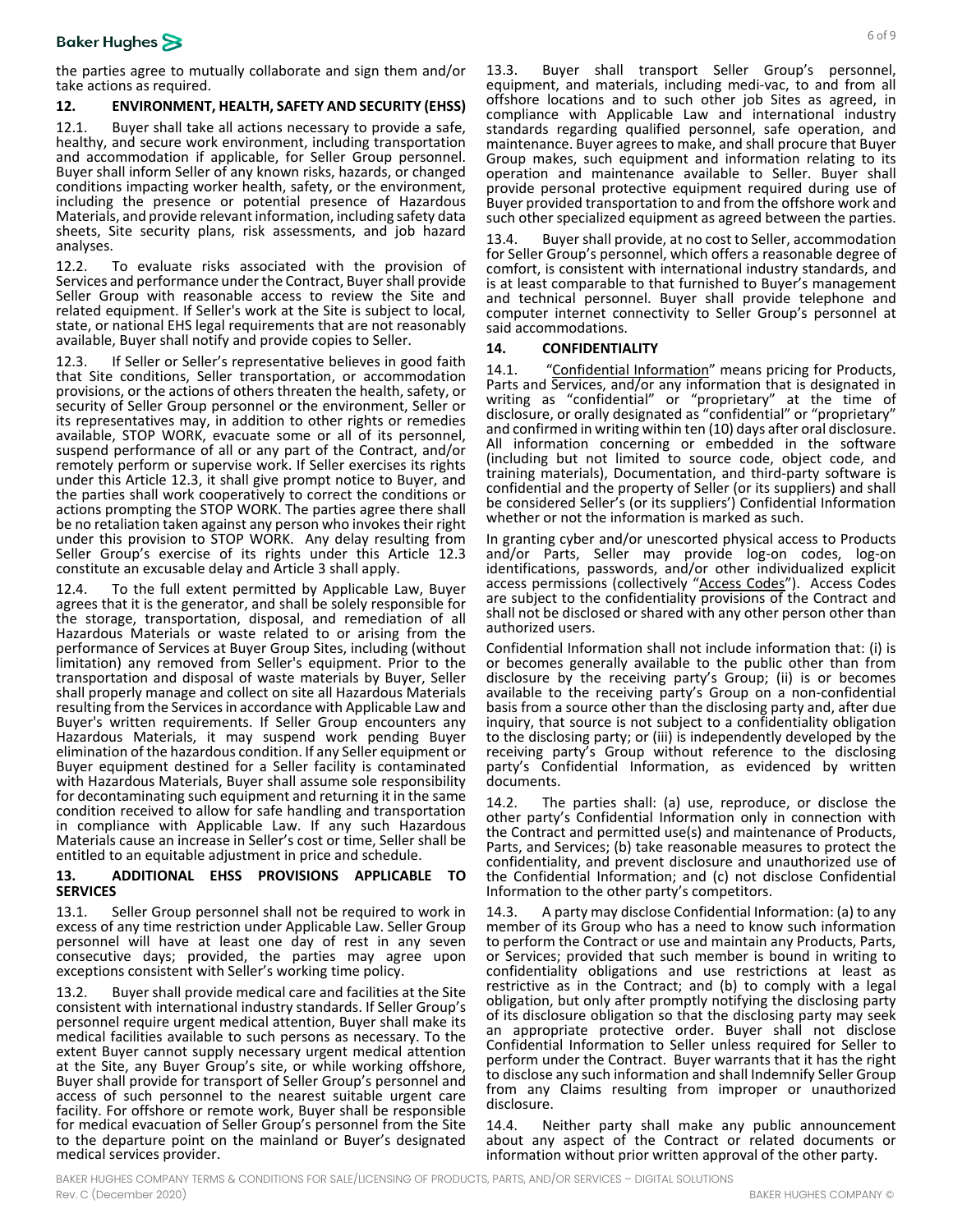14.5. The confidentiality and use restrictions of this Article [14](#page-5-1) shall survive any termination of the Contract for ten (10) years. Each party shall Indemnify the other for failure to comply with this Articl[e 14.](#page-5-1)

## <span id="page-6-5"></span>**15. INTELLECTUAL PROPERTY**

<span id="page-6-0"></span>15.1. Seller shall Indemnify Buyer from any rightful Claims of third parties that: (a) the software infringes such third party's U.S. or EU patent; or (b) the Products or Parts manufactured by Seller or its Affiliates (excluding software and third-party software) infringe any utility patent of the U.S., EU, or the country of initial installation (if set forth in the Contract), provided that in any such case of subsection (a) and/or (b) above: (1) Buyer promptly notifies Seller in writing of any such claim; (2) Buyer makes no admission of liability and does not take any position adverse to Seller regarding such claim and gives Seller sole authority, at Seller's expense, to direct and control all defense, settlement, and compromise negotiations; and (3) Buyer provides Seller with full disclosure and assistance that may be reasonably required to defend any claim and conduct any related negotiations.

<span id="page-6-2"></span>15.2. Article [15.1](#page-6-0) shall not apply, and Seller shall have no obligation or liability with respect to any claim based upon: (a) any Products, Parts, or Services that have been altered, modified, or revised; (b) the combination, operation, or use of any Products, Parts, or Services with other products, services, systems, or data when such combination is part of any allegedly infringing subject matter; (c) failure of Buyer Group to implement any update provided by Seller Group that would have prevented the claim; (d) unauthorized use of Products, Parts, or Services, including without limitation a breach of the provisions of the Contract; (e) Products, Parts, or Services made or performed to Buyer Group's specifications or design; or (f) any Buyer Group data.

<span id="page-6-1"></span>15.3. If any Products, Parts, or Services (excluding, for purposes of this Article [15.3,](#page-6-1) any third-party software) become the subject of a claim or, in Seller's sole judgment, are likely to become the subject of a claim, Seller may at its option: (a) procure for Buyer the right to continue using the Product, Part, or Service, or portion thereof; or (b) modify or replace it in whole or in part to make it non-infringing; provided, that if the alternatives described in subsection (a) and/or (b) are not commercially reasonable, then Seller may take back Products or Parts, discontinue Services, terminate the license to any affected software, and refund to Buyer a pro-rated portion of any unearned pre-paid fees received by Seller attributable to the infringing Product, Part, or Service (using a five-year straight-line depreciation schedule beginning on the effective date of the Contract).

15.4. THE FOREGOING ARTICLES [15.1,](#page-6-0) [15.2,](#page-6-2) AND [15.3](#page-6-1) STATE SELLER GROUP'S ENTIRE AND EXCLUSIVE LIABILITY, AND BUYER<br>GROUP'S ENTIRE AND EXCLUSIVE REMEDY, FOR ANY GROUP'S ENTIRE AND EXCLUSIVE REMEDY, FOR ANY INTELLECTUAL AND INFRINGEMENT.

<span id="page-6-3"></span>15.5. Each party shall retain ownership of all Confidential Information and intellectual property it had prior to the negotiations of the Contract. Any and all new intellectual property conceived, created, or provided by Seller Group under the Contract, whether alone or with any contribution from Buyer Group, shall be owned exclusively by Seller or other members of Seller Group, as the case may be. Without limiting the foregoing, Buyer agrees that Seller Group or its suppliers own all proprietary rights, including but not limited to any patent, copyright, trade secret, trademark, and other intellectual property rights, in and to the software, Documentation, and third-party software, including any Derivative Works thereof regardless of the source of development, including but not limited to cases where Buyer engages a third party to perform such development. Buyer hereby (a) agrees that all such rights are automatically vested in Seller (or its Affiliates, in Seller's sole discretion) or in the owner of third-party software, as applicable, and may be used by Seller Group (or the owner of the third-party software, as the case may be) without limitation and without any obligation to Buyer on behalf of Seller Group and/or such other relevant owner; and (b)

irrevocably transfers and assigns, and agrees to transfer and assign and/or cause other members of Buyer Group or a third party to transfer and assign, as instructed by Seller all rights, title, and interests throughout the world in and to such new intellectual property and Derivative Works, including but not limited to all rights in and to any inventions and designs embodied in such new intellectual property and Derivative Works or its associated technology. If by operation of law such rights are not automatically transferred and assigned as provided above, Buyer shall, and shall cause other members of Buyer Group and any third party (as applicable) to, timely execute and deliver to Seller such assignments and other documentation, and take such other action as may be requested by Seller to perfect and protect Seller's (or the third-party software owner's) rights in and to any such new intellectual property and Derivative Works and to carry out the assignments effected by this Article [15.5](#page-6-3) at no cost to Seller. To the extent that this Article [15.5](#page-6-3) does not provide Seller with full intellectual property rights, moral rights, or any other rights, title, and interests in and to any such new intellectual property, Derivative Works, or associated technology, Buyer hereby grants Seller Group a perpetual, irrevocable, fully paid, royalty free worldwide license to reproduce, modify, adapt, enhance, improve, create Derivative Works from, distribute, publicly display, publicly perform, use, make, have made, offer for sale, sell or otherwise dispose of, import, and practice any method or process relating to any such new intellectual property, Derivative Works, and associated technology, by all means now known or later developed, with the right to sublicense (through multiple tiers) each and every such right. Buyer shall procure that, to the extent permissible by Applicable Law, Buyer Group waives any moral rights it acquires in any such new intellectual property and Derivative Works and agrees and forever waives any right to assert any claim contrary to this Article [15.5.](#page-6-3) Seller shall grant Buyer use rights in accordance with the terms and conditions of the Software Addendum to utilize Seller's intellectual property embedded in the Products or Parts furnished by Seller Group, solely for standard internal use, operation, and maintenance of the Products and/or Parts, as applicable, by Buyer. Such license shall not give Buyer the right to manufacture and/or have manufactured such Products and/or Parts. Notwithstanding this Article [15.5,](#page-6-3) Buyer's rights to software, including embedded software, licensed to Buyer are subject to and limited by the terms of the Software Addendum.

15.6. Buyer agrees that Seller may create, receive, maintain, transmit, process and otherwise have access to machine, technical, system, usage, and related information and data, including, but not limited to, information and data about Buyer's products, services, systems, and software, that is gathered periodically to facilitate the provision of Products, Parts, Services, support, consulting, training, and other services to Buyer (if any), and to verify compliance with the terms of the Contract. Seller and its Affiliates may use such information and data to provide, develop, or improve their Products, Parts or Services.

### <span id="page-6-4"></span>**16. INDEMNITY AND LIMITATION OF LIABILITY**

16.1. The provisions of this Article [16](#page-6-4) shall apply to the maximum extent permitted by Applicable Law and, unless otherwise expressly stated, prevail over any conflicting terms of the Contract.

<span id="page-6-6"></span>16.2. (a) Seller agrees to Indemnify Buyer Group from and against any and all Claims for bodily injury, illness, or death suffered by any Seller Group's personnel, and/or for damage to or loss of any property of any Seller Group member (whether owned, hired, or leased, but excluding property leased to Buyer Group) arising out of or in connection with the Contract, REGARDLESS OF CAUSE OR ACTION.

(b) Buyer agrees to Indemnify Seller Group from and against any and all Claims for bodily injury, illness, or death suffered by any Buyer Group's personnel, and/or for damage to or loss of any property of any Buyer Group member (whether owned, hired, or leased, and including the Products and Parts (after Delivery), the Site, and any facilities or property thereon), arising out of or in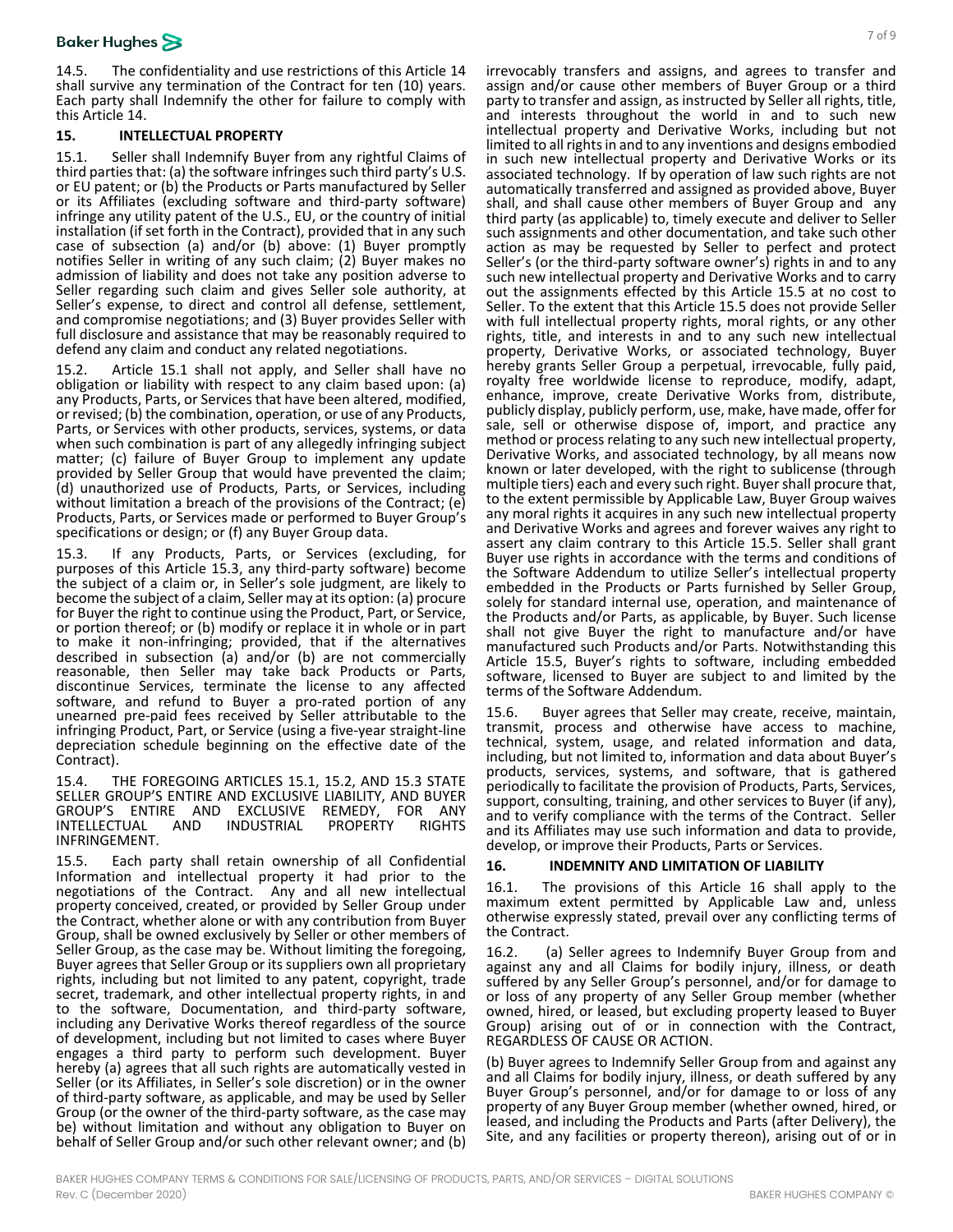connection with the Contract, REGARDLESS OF CAUSE OR ACTION.

<span id="page-7-1"></span>16.3. (a) Seller agrees to Indemnify Buyer Group from and against any rightful Claims of third parties on account of bodily injury, illness or death, or damage to or loss of property, to the extent resulting directly from the negligence of Seller Group in connection with performance of the Contract, which indemnity is subject to and limited by the terms of the Contract, including but not limited to Articles [15,](#page-6-5) [16,](#page-6-4) and [17](#page-7-0) of these Terms and Conditions, and Article 9 of the Software Addendum.

(b) Buyer agrees to Indemnify Seller Group from and against any rightful Claims of third parties on account of bodily injury, illness or death, or damage to or loss of property, to the extent resulting directly from the negligence of Buyer Group in connection with performance of the Contract.

(c) In the event the injury or damage to third parties is caused by the joint or concurrent negligence of the parties or their respective Groups, each party shall bear the liability of such injury or damage proportionally to its Group's negligence. For the avoidance of doubt, no members of either party's Group shall be considered third parties and, for purposes of Seller's indemnity obligation in Articl[e 16.3\(](#page-7-1)a), no part of the Site or any property or facilities thereon shall be considered third-party property, and the Site owner and its partners, Affiliates, and contractors/subcontractors shall not be considered third parties. The reciprocal indemnities in this Article [16.3](#page-7-1) shall apply only if the indemnified party: (1) promptly notifies the other party in writing of the third party Claim; (2) makes no admission of liability, does not take any position adverse to the other party and gives the other party sole authority to direct and control all defense, settlement, and compromise negotiations; and (3) provides the other party with full disclosure and assistance reasonably required to defend such Claim.

16.4. Except only as provided in Article [16.2\(](#page-6-6)a) but notwithstanding anything to the contrary herein, in the event the Site is offshore, Buyer assumes sole responsibility for and shall Indemnify the Seller Group (to the maximum extent permitted under Applicable Law) from and against any and all Claims asserted by or in favor of any person or party resulting from pollution, contamination, or blow-out of any kind, including costs of pollution control, removal, spills, leakage, and clean-up. The above indemnity applies REGARDLESS OF CAUSE OR ACTION and even if the Claim is on account of any defect in the Products, Parts, or Services; but it shall not apply to surface pollution or spillage of fuels, lubricants, sewage, or garbage to the extent such surface pollution or spillage originates from Seller Group's property while such property is in Seller Group's sole care, custody, and control.

16.5. EXCEPT ONLY FOR SELLER'S OBLIGATIONS IN ARTICLE [11.2](#page-4-2) (TO THE EXTENT OF FINES AND PENALTIES IMPOSED BY A GOVERNMENT AUTHORITY AS A RESULT OF SELLER'S VIOLATION OF APPLICABLE LAW) AND EXCEPT AS OTHERWISE SET FORTH IN THE SOFTWARE ADDENDUM, AND TO THE EXTENT PERMITTED UNDER APPLICABLE LAW, SELLER GROUP'S TOTAL LIABILITY FOR ANY AND ALL CLAIMS OF ANY KIND, REGARDLESS OF CAUSE OR ACTION (INCLUDING NEGLIGENCE), ARISING OUT OF OR RELATED TO THE CONTRACT, OR ITS PERFORMANCE OR BREACH,<br>INCLUDING WITHOUT LIMITATION WARRANTY AND INCLUDING WITHOUT LIMITATION WARRANTY AND TERMINATION, SHALL NOT UNDER ANY CIRCUMSTANCES EXCEED (a) THE CONTRACT PRICE, OR (b) IF BUYER PLACES MULTIPLE ORDERS UNDER THE CONTRACT, THE PRICE OF EACH PARTICULAR ORDER FOR ALL CLAIMS ARISING FROM OR RELATED TO THAT ORDER, AND TEN THOUSAND U.S. DOLLARS (USD \$10,000) FOR ALL CLAIMS NOT PART OF ANY PARTICULAR ORDER. SELLER GROUP SHALL HAVE NO LIABILITY FOR ADVICE OR ASSISTANCE GRATUITOUSLY PROVIDED BY SELLER GROUP BUT NOT REQUIRED PURSUANT TO THE CONTRACT. ALL OF SELLER GROUP'S LIABILITIES SHALL TERMINATE AT THE END OF THE RELEVANT WARRANTY PERIOD, EXCEPT FOR CLAIMS TIMELY COMMENCED BY BUYER IN ACCORDANCE WITH THE CONTRACT.

16.6. NOTWITHSTANDING ANYTHING TO THE CONTRARY, AND EXCEPT ONLY TO THE EXTENT OF AGREED LIQUIDATED DAMAGES, ANY PREDETERMINED TERMINATION FEES DUE TO SELLER UNDER THE CONTRACT, OR IN THE EVENT OF BUYER'S BREACH OF ITS CONFIDENTIALITY OBLIGATIONS OR LICENSE RIGHTS AND RESTRICTIONS UNDER THIS CONTRACT, SELLER SHALL INDEMNIFY BUYER GROUP FROM AND AGAINST ANY AND ALL CLAIMS FOR CONSEQUENTIAL LOSS OF SELLER GROUP; AND BUYER SHALL INDEMNIFY SELLER GROUP FROM AND AGAINST ANY AND ALL CLAIMS FOR CONSEQUENTIAL LOSS OF BUYER GROUP REGARDLESS OF CAUSE OR ACTION.

16.7. NOTWITHSTANDING ARTICLE [16.3\(](#page-7-1)a), IN THE EVENT BUYER GROUP PROVIDES PRODUCTS, PARTS OR SERVICES USING SELLER'S PRODUCTS AND/OR PARTS TO A THIRD PARTY OR USES SELLER'S PRODUCTS AND/OR PARTS AT A FACILITY OR SITE NOT OWNED BY BUYER, OR THE SELLER´S SERVICES ARE PERFORMED AT A FACILITY OR SITE NOT OWNED BY BUYER, BUYER SHALL INDEMNIFY SELLER GROUP FOR AND AGAINST ANY CLAIMS MADE IN EXCESS OF THE LIMITATIONS AND EXCLUSIONS SET FORTH IN THE CONTRACT, REGARDLESS OF CAUSE OR ACTION. IN THE EVENT BUYER ASSIGNS OR NOVATES THE CONTRACT, IN WHOLE OR IN PART, BUYER SHALL PROCURE THAT SUCH ASSIGNEE OR NOVATEE SHALL BE BOUND BY THE SAME TERMS OF THIS CONTRACT, AND BUYER HEREBY WAIVES ANY RIGHT TO CLAIM, WHETHER IN TORT (INCLUDING NEGLIGENCE), AT LAW, OR OTHERWISE, DAMAGES OR LIABILITIES OF ANY KIND IN EXCESS OF THE LIMITATIONS AND EXCLUSIONS SET FORTH IN THE CONTRACT.

16.8. Buyer and Seller each covenant and agree to support their mutual indemnity obligations under Article [16](#page-6-4) by procuring and maintaining, at the indemnifying party's sole expense, insurance policies meeting the following requirements: (i) Workers Compensation/Employer's Liability as per Applicable Law; (ii) Comprehensive General Liability: Combined Single Limits for Bodily Injury and Property Damage \$2,500,000.00 (two and a half million) per occurrence and \$10,000,000.00 (ten million) in the aggregate (or its equivalent in another relevant currency), which may be satisfied through a combination of underlying and excess coverages. The parties agree that, to the extent of the indemnifying party's liability and indemnity obligations under this Contract, the indemnifying party's General Liability policies shall include the indemnified party Group as additional insured, be primary, and receive no contribution from any insurance policies maintained by or on behalf of the indemnified party. Each party, on request, shall provide to the other party insurance certificates evidencing the aforementioned limits and terms of insurance. Buyer and Seller shall each arrange for any of their respective insurance policies hereunder to contain provisions whereby, to the extent of each party's liability and indemnity obligations under this Contract, their insurers waive their rights of subrogation against the other party's Group, as well as the other party's respective insurers.

<span id="page-7-0"></span>**17. NO NUCLEAR USE –** The Products, Parts, and/or Services are not intended or authorized for use in connection with any nuclear facility or activity, and Buyer warrants that it shall not use, or permit others to use, Products, Parts, and/or Services in connection with or for any such purposes without the advance written consent of Seller. If, in breach of the foregoing, any such use occurs, Seller hereby disclaims any and all liability for any nuclear or other damage, injury, or contamination REGARDLESS OF CAUSE OR ACTION. In addition to any other rights of Seller and to the maximum extent permitted under Applicable Law, Buyer assumes sole responsibility for, and shall Indemnify Seller Group from and against, any and all Claims asserted by or in favor of any person or party resulting from any nuclear or other damage, injury, or contamination REGARDLESS OF CAUSE OR ACTION. Consent of Seller to any use in connection with any nuclear facility or activity, if any, will be conditioned upon additional terms and conditions that Seller determines to be acceptable for protection against nuclear liability.

**18. ADDENDA** – If any Products or Parts include executable binary code or Seller provides any Products that are hosted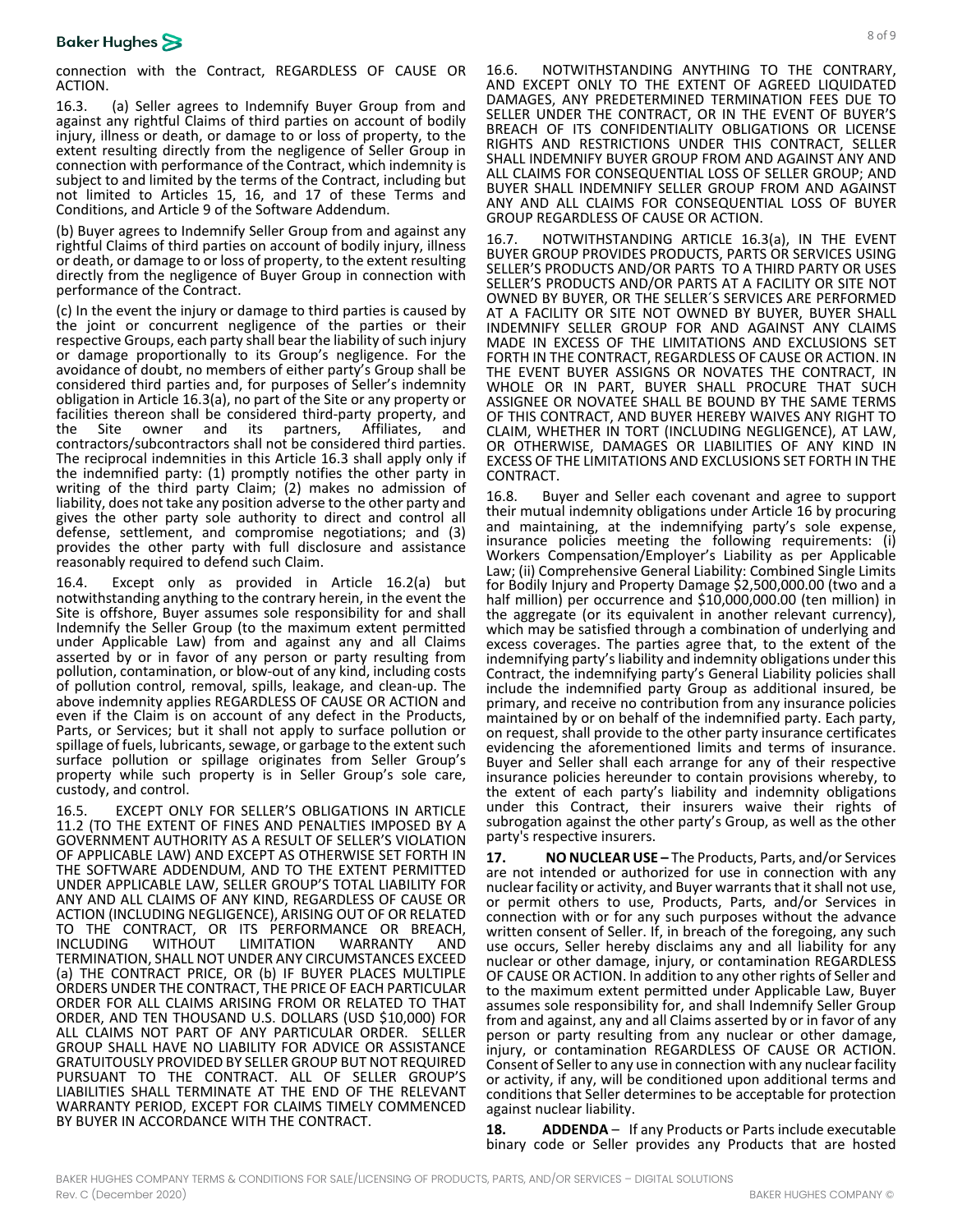services, software, software as a service or software that is installed on Buyer Group's equipment, the terms of the annexed Software Addendum shall apply. If Seller is providing hosted services or software as a service, the annexed Hosted Services Addendum shall also apply. If Seller provides rental equipment, the terms of the annexed Rental Equipment Addendum shall apply. If there is any conflict between these Terms and Conditions and the terms of any applicable addendum, the terms of the addendum shall prevail unless otherwise agreed in writing.

**19. GOVERNING LAW** – The Contract shall be governed by and construed in accordance with the laws of (a) the State of New York, if Seller is incorporated in the U.S.; or (b) England and Wales, if Seller is incorporated outside the U.S., excluding in any case conflict of law rules. The parties acknowledge and agree that the United Nations Convention on Contracts for the International Sale of Goods and Uniform Computer Information Transactions Act as enacted by any state, will not apply to the Contract.

**20. DISPUTE RESOLUTION** – Any dispute arising out of or in connection with the Contract shall be referred to settlement proceedings under the International Chamber of Commerce (ICC) Mediation Rules, without prejudice to either party's right to seek emergency, injunctive, or conservatory measures of protection at any time. If any such dispute has not been settled within sixty (60) days following the filing of a Request for Mediation (or such other period of time as may be reasonable under the circumstances or agreed in writing), the dispute shall be finally settled in accordance with the ICC Rules of Arbitration by one or more arbitrators appointed under said Rules. The seat, or legal place, of arbitration shall be (a) New York, N.Y., if Buyer is incorporated in the U.S.; or (b) Geneva, Switzerland, if Buyer is incorporated outside the U.S. Mediation and Arbitration proceedings shall be conducted in English.

### **21. GENERAL CLAUSES**

21.1. Except as otherwise expressly provided with regard to the members of each party's Group, none of the terms herein are intended to be enforced by third parties under the United Kingdom Contracts (Rights of Third Parties) Act (1999), where applicable, or any other law. Buyer and Seller shall be entitled to modify, vary, amend, and/or extinguish such rights without the consent of any third parties or member of either party's Group.

21.2. The Contract represents the entire agreement between the parties and no modification, amendment, rescission, waiver, or other change shall be binding on either party unless agreed to in writing by their authorized representatives. Each party agrees that it has not relied on or been induced by any representations of the other party not contained in the Contract.

21.3. The invalidity in whole or in part of any part of the Contract shall not affect the validity of the remainder of the Contract. In the event any provision of the Contract is held invalid or unenforceable, only the invalid or unenforceable part of the provision shall be severed, leaving intact and in full force and effect the remainder of the sentence, clause, and provision to the extent not held invalid or unenforceable.

# <span id="page-8-0"></span>*22.* **U.S. GOVERNMENT CONTRACTS**

22.1. This Articl[e 22a](#page-8-0)pplies only if the Contract is for the direct or indirect sale to any agency of the U.S. government and/or is funded in whole or in part by any agency of the U.S. government. Buyer agrees that all Products, Parts, and Services provided by Seller meet the definition of "commercial-off-the-shelf" ("COTS") or "commercial item" as those terms are defined in Federal Acquisition Regulation ("FAR") 2.101. To the extent the Buy American Act, Trade Agreements Act, or other domestic preference requirements are applicable to the Contract, the country of origin of Products/Parts is unknown unless otherwise specifically stated by Seller in the Contract. Buyer agrees any Services offered by Seller are exempt from the Service Contract Act of 1965 (FAR 52.222-41). The version of any applicable FAR clause listed in this Article [22](#page-8-0) shall be the one in effect on the effective date of the Contract.

22.2. If Buyer is an agency of the U.S. government, then as permitted by FAR 12.302, Buyer agrees that all paragraphs of FAR 52.212-4 (except those listed in 12.302(b)) are replaced with these Terms and Conditions. Buyer further agrees the subparagraphs of FAR 52.212-5 apply only to the extent applicable for sale of COTS and/or commercial items and as appropriate for the Contract Price.

22.3. If Buyer is procuring the Products, Parts, or Services as a contractor, or subcontractor at any tier, on behalf of any agency of the U.S. government, then Buyer agrees that FAR 52.212-5(e) or 52.244-6 (whichever is applicable) applies only to the extent applicable for sale of COTS and/or commercial items and as appropriate for the Contract Price. If the reasonableness of the price cannot be established through adequate price competition, or if cost or pricing data should be required for any other reason, or if a Product, Part, or Service cannot be considered a "commercial item", Seller may terminate the Contract without penalty and shall be reimbursed for work performed before the effective date of termination.

22.4. Seller reserves the right to reject any order from a Buyer listed on any denied party list.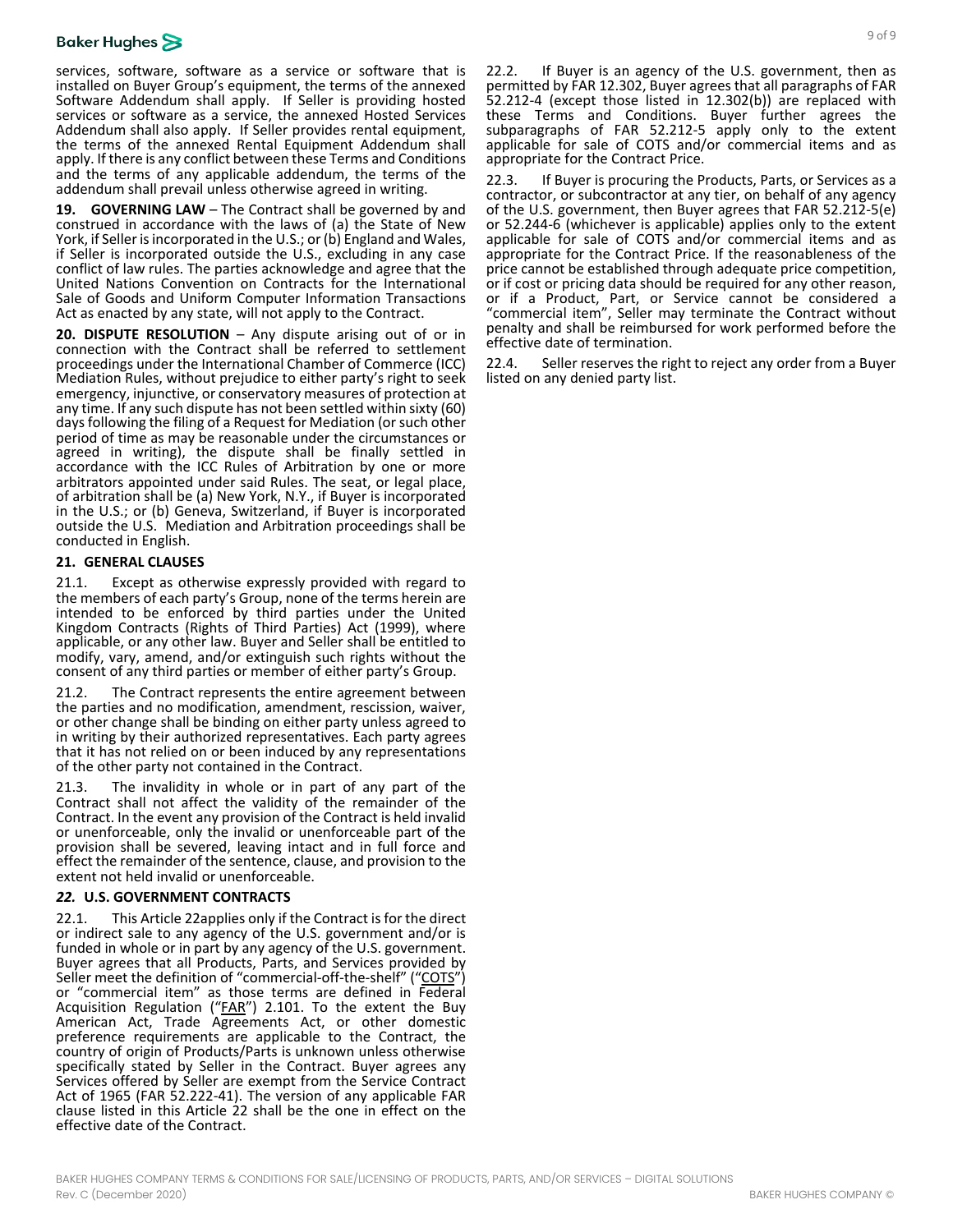

## SOFTWARE LICENSE AND SECURITY ADDENDUM

TO THE GENERAL TERMS & CONDITIONS FOR SALE/LICENSING OF PRODUCTS, PARTS, AND/OR SERVICES – DIGITAL SOLUTIONS

**NOTICE: This Software License and Security Addendum ("Addendum") is incorporated by reference into and made a part of the Contract between the Buyer and Seller. Any additional or different terms proposed by Buyer are expressly objected to and shall not be binding upon Seller unless expressly accepted in writing by Seller's authorized representative.**

**1.DEFINITIONS**. Any capitalized terms used but not otherwise defined herein shall have the meaning ascribed to them below or in the Terms and Conditions, as the case may be. The following terms are applicable to both the singular and the plural and shall mean:

"Contract" means either the contract agreement signed by both parties or the purchase order signed by Buyer and expressly accepted by Seller in writing, together with the applicable Terms and Conditions, addendums to the Terms and Conditions and any other documents incorporated by reference, Seller's Proposal, and any agreed scope of work for the sale of Products, Parts, and/or Services, and/or licensing of Software.

"Designated Hardware" means the computer equipment specified in the Contract or such additional equipment as the parties may from time to time designate in writing.

"Derivative Works" means: (a) any work based upon one or more pre-existing works, including, but not limited to, a revision, modification, condensation, expansion, extension or any other form in which such pre-existing works may be published, recast, transformed, or adapted, and that if prepared without the authorization of the owner of the copyright to such pre-existing works, would constitute a copyright infringement, and/or (b) any compilation that incorporates such pre-existing works. For Software, Documentation, and Third-Party Software, Derivative Works also includes any and all corrections, bug fixes, and updates to the (i) Software, (ii) Documentation, (iii) Third-Party Software, and (iv) Derivative Works, but does not include Licensee Developments.

"Documentation" means all product manuals, technical specifications, and user instructions regarding the capabilities, operation, installation, and use of the Products, Part, Services, software and/or third-party software, whether in printed, on-line, or electronic form (except training materials), as may be made available or updated by Seller from time to time.

"Error" means a material failure of the Software to perform substantially in accordance with its Documentation, which failure is demonstrable in the environment for which the Software was designed.

"License Term" means the duration of the License (as defined in Articl[e 2.1](#page-9-0) of this Addendum) for a particular item of Software, as specified in the applicable purchase order accepted by Licensor in writing, unless otherwise terminated earlier pursuant to this Addendum or the Contract.

"Licensee" means the Buyer defined in the Terms and Conditions. The terms "Licensee" and "Buyer" are used interchangeably hereunder.

"Licensee Developments" means any software code created by Licensee (i) to improve the usability of the Software, Third Party Software or Derivative Works, as may be permitted in the Documentation, or (ii) as a software patch. Licensee Developments are not Derivative Works as defined in the Terms and Conditions.

"Licensor" means the Seller defined in the Terms and Conditions. The terms "Licensor" and "Seller" are used interchangeably hereunder.

"Monitoring Software" means Software designed for the remote, real-time performance, health, failure, tracking, and/or up-time monitoring and management of field equipment and related systems.

"Open Source Software" means any software that is distributed as "free software", "open source software", or under a similar licensing or distribution model, including without limitation the GNU General Public License (GPL), GNU Affero GPL License, GNU Lesser General Public License (LGPL), Mozilla Public License (MPL), BSD licenses, the Artistic License, the Netscape Public

Software" means Licensor's proprietary computer software and software security devices licensed by Licensor under the Contract but excludes any Third-Party Software.

"Terms and Conditions" means the Baker Hughes Company General Terms & Conditions for Sale/Licensing of Products, Parts and/or Services, or other terms and conditions mutually agreed to by Licensee and Licensor, to which this Addendum is attached, referenced or incorporated into.

"Third-Party Software" means any computer software owned or licensed by a third party that Licensor may provide to Licensee under the Contract, which may include but is not limited to Open Source Software.

"Workstation" means any configuration of computer equipment at which a single operator works.

#### <span id="page-9-2"></span>**2. SOFTWARE LICENSE GRANT**

<span id="page-9-0"></span>2.1. Subject to the terms of the Contract, Licensor hereby grants to Licensee a non-transferrable, non-sublicensable, nonexclusive limited license during the License Term for Licensee to use the Software set forth in the applicable purchase order accepted by Licensor in writing and its associated Documentation, including upgraded, modified, or enhanced versions as may be furnished to Licensee by Licensor, and to use any Third-Party Software included therewith or therein, solely for Licensee's internal business purposes ("License").

2.2. Licensee agrees it shall not, and shall not permit or enable any other party to (a) modify or create Derivative Works of the Software, Software Documentation, or Third-Party Software; (b) lease, rent, transfer, distribute, sublicense, timeshare, or allow third parties to access Software, Software Documentation, or Third-Party Software, nor assign any rights hereunder to a third party without Licensor's prior written agreement; (c) disassemble, decompile, reverse engineer, or otherwise attempt to reconstruct or discover the source code of the Software or Third-Party Software, unless such a right is explicitly granted by any explicit license referred to in Articl[e 2.3](#page-9-1) below or as a matter of law, and then only to the extent explicitly permitted; (d) pledge Software or Third-Party Software as collateral or otherwise, or encumber such Software or Third-Party Software with any lien or security interest; (e) access or use the Software or Third-Party Software in a way intended to avoid incurring fees or exceeding usage limits or quotas; or (f) remove, alter, or obscure any product identification, copyright, trademark, or other notice from Software, Documentation, or Third-Party Software. If Licensee believes that it is entitled to reverse engineer Software as a matter of local law, Licensee agrees that it shall first request technical information from Licensor. Licensee shall use any technical information delivered by Licensor only for purposes of ensuring "interoperability" and compatibility and shall treat such technical information as Confidential Information of Licensor. Any reverse engineering or unauthorized modification of Software shall void any warranties or indemnification obligations of Licensor and shall automatically release Licensor from any obligation to provide support services under this or any separate agreement.

<span id="page-9-1"></span>2.3. Certain software Licensor provides to Licensee may contain Open Source Software or other Third-Party Software. Open Source Software and Third-Party Software may be supplied to Licensee under a separate license agreement, which shall govern Licensee's use thereof. Licensee shall not modify or combine Software and/or any Open Source Software or Third-Party Software in any manner that could cause, or could be interpreted or asserted to cause, Software or any modifications thereto to become subject to the terms of any license applicable to Open Source Software or Third-Party Software. All Third-Party Software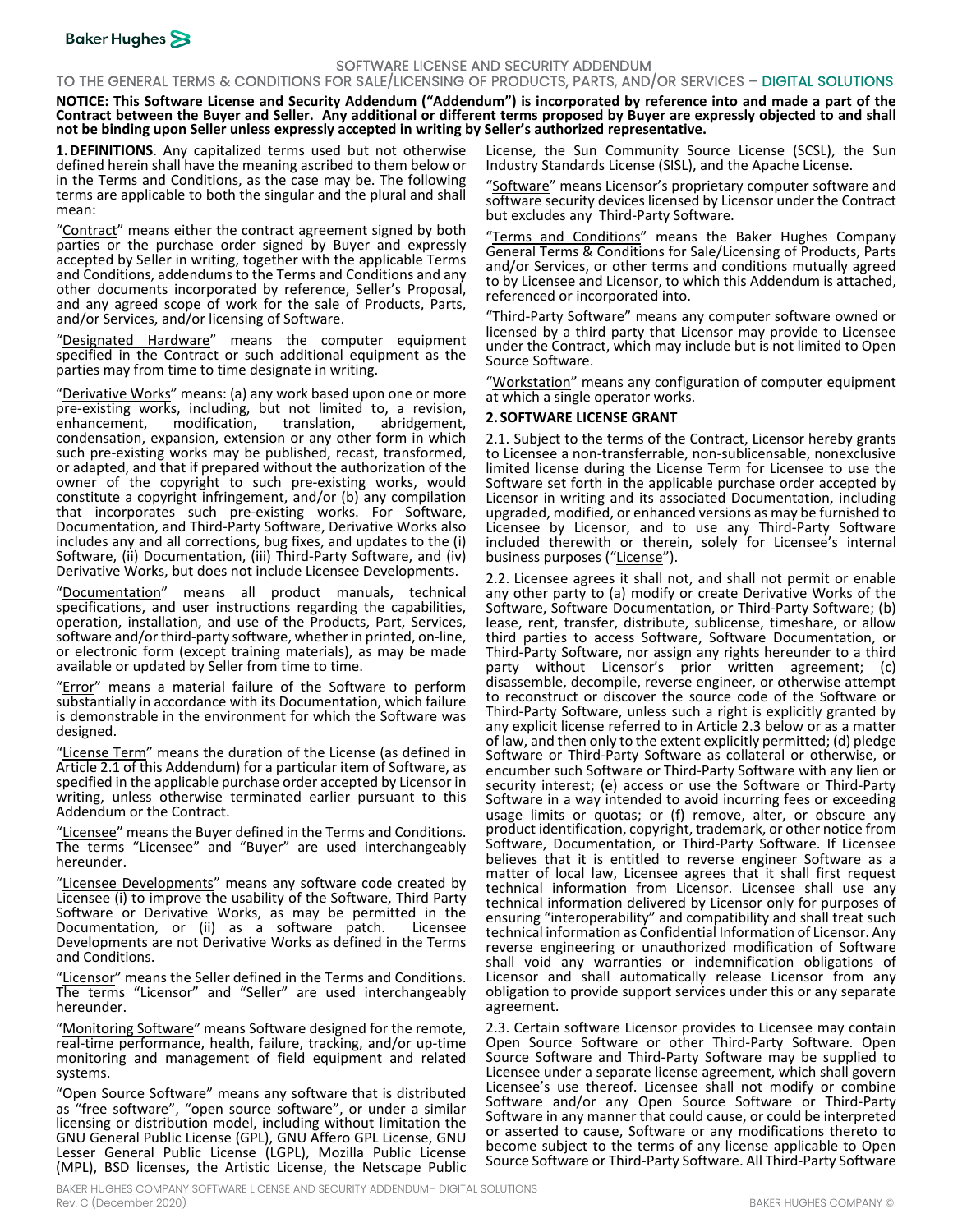

provided hereunder is bundled with Software and licensed for use only with such Software. If and to the extent there is a conflict between the Contract and the license terms for any Open Source Software, the Open Source Software license terms control as to the software covered by those terms.

2.4. The specific types and physical location of monitored equipment, and numbers of licenses granted to Licensee, are designated in the applicable proposal or purchase order document as follows:

- Seat License. A license corresponding to an individual Workstation.
- Site License. A license corresponding to a designated Site regardless of the number of Workstations therein.
- Enterprise License. A license corresponding to an entire Buyer Group organization regardless of the number of Sites or Workstations.
- Processor License. A license corresponding to a number of processors in the Designated Hardware regardless of the number of end users.

2.5. Licensee may make one copy of Software, Documentation, and Third-Party Software for backup purposes only. Licensee must reproduce and include all proprietary rights and copyright notices on any such backup copies. Except as authorized under Party Software may be made by Licensee or any third party; provided, however, Licensee may print on-line Documentation for its own internal use, provided the maximum number of copies may not exceed the number of users licensed hereunder.

2.6. During the License Term and for three (3) years thereafter, Licensor may upon reasonable notice require that an independent audit of the use of Software and Third-Party Software be conducted during Licensee's normal business hours. Upon such notice, Licensee shall provide Licensor's independent auditor Site access and the right to inspect relevant portions of Party Software resides. Licensee agrees to pay promptly: (a) all underpaid license fees and (b) if the underpayment is more than 5% of the license fees, all audit costs and expenses.

2.7. IF LICENSEE TRANSFERS POSSESSION OF ANY COPY OF THE SOFTWARE, DOCUMENTATION, OR THIRD-PARTY SOFTWARE TO ANOTHER PARTY WITHOUT WRITTEN CONSENT OF LICENSOR, THIS LICENSE IS AUTOMATICALLY TERMINATED. Any attempt otherwise to sublicense, assign, or transfer any of the rights, duties, or obligations under this Addendum is void.

2.8. This Contract does not obligate Licensor to provide maintenance and support for any Software or Third-Party Software licensed hereunder. Support services are available, as applicable, under separate agreement or as set forth in an applicable purchase order accepted by Licensor in writing. If Software is an upgrade of a previous version, Licensee may use the upgraded Software only in accordance with the Contract.

### **3.DELIVERY AND TRANSFER OF TITLE**

3.1. With regard to Software, Software Documentation, and Third-Party Software, unless otherwise specified in the applicable purchase order: (a) such items will be made available online and/or for electronic download by Licensee; and (b) Licensor shall be deemed to have delivered such items when Licensor first makes them available for Licensee to access or download. Delivery shall not be determined by the date when Licensor makes available any upgraded, modified, or enhanced versions of the Software, Documentation, or Third-Party Software as may be furnished to Licensee. If the Contract specifies that any Software, Documentation, or Third-Party Software is to be delivered to Licensee on physical media, then delivery of physical media will be made CPT Licensee's facility (Incoterms 2020). Delivery of Software that is embedded in or included with Products shall be according to the Delivery terms for the applicable Product.

3.2. Software, Documentation, and Third-Party Software shall be considered accepted by Licensee upon Delivery.

3.3. Licensor or its relevant Group member or third-party licensor shall retain title to any Software, Documentation, and Third-Party Software furnished by Seller Group to Buyer Group. No title to the Software, Documentation, or Third-Party Software, including any Software embedded in or included with Products, is transferred to Buyer Group.

#### <span id="page-10-0"></span>**4.OWNERSHIP**

4.1. All Software, Documentation, and Third-Party Software are licensed and not sold. Licensee agrees that Licensor or its suppliers own all proprietary rights, including, but not limited to any patent, copyright, trade secret, trademark, and other proprietary rights, in and to Software, Documentation, and Third-<br>Party Software, including any Derivative Works thereof regardless of the source of development, including but not limited to cases where Licensee engages a third party to perform such development and any corrections, bug fixes, and updates to such Software, Documentation, Third-Party Software, or Derivative Works.

4.2. To the extent that any Derivative Works of the Software or Third-Party Software are developed, Licensee hereby (a) agrees that the intellectual property rights to such Derivative Works are automatically vested in Licensor (or its Affiliates, in Licensor's sole discretion) or in the owner of Third-Party Software, as applicable, and may be used by Licensor (or the owner of any Third-Party Software Derivative Works) without limitation and without any obligation to Licensee on behalf of Licensor and/or such other relevant owner; (b) irrevocably transfers and assigns, and agrees to transfer and assign, to Licensor all intellectual property rights, moral rights, title, and interest throughout the world in and to any such Derivative Works, including, but not limited to, all rights in and to any inventions and designs embodied in such Derivative Works or its associated technology; (c) agrees and forever waives any right to assert any claim contrary to (a) and (b) in this Article [4.2;](#page-2-1) and (d) agrees to take all steps necessary to fulfil the requirements as set forth in this Article 4.2 for any such Derivative Works whether developed by Licensee or by any third party under Licensee's direction. If by operation of law such rights are not automatically transferred and assigned as provided above, Licensee shall timely execute and deliver such instruments and take such other action as may be requested by Licensor to perfect and protect Licensor's (or Third-Party Software owner's) rights in any Derivative Works and to carry out the assignments effected by this Article [4](#page-10-0) at no cost to Licensor

4.3. Notwithstanding the foregoing, Licensor grants Licensee a "right to use" license to any Derivative Works created by Licensee or a third party under Licensee's direction, but solely for Licensee's internal business purposes only under the same terms and conditions that apply to Software, Documentation, or Third- Party Software under Article [2](#page-9-2) herein.

4.4. Licensee may voluntarily, from time to time, provide suggestions, techniques, know-how, comments, feedback or other input to Licensor with respect to the Software (collectively, "Feedback"). Licensor will be free to use, disclose, reproduce, license or otherwise distribute and exploit all Feedback as it sees fit, without obligation or restriction based on intellectual property rights, confidentiality or otherwise. Licensee will not give any Feedback that is subject to license terms or restrictions that purport to require any Software, Documentation, service or product incorporating or derived from such Feedback, or any Licensor intellectual property, to be licensed or otherwise shared with Licensee or any third party. For the avoidance of doubt, this paragraph does not grant to Licensor any intellectual property rights in Licensee's preexisting technology.

4.5. For the purposes of this Article [4,](#page-10-0) the term "Licensor" shall mean Licensor, its Affiliates, and their successors or assigns.

#### <span id="page-10-1"></span>**5. LIMITED SOFTWARE WARRANTIES; DISCLAIMERS**

<span id="page-10-2"></span>5.1. Licensor warrants, for Licensee's benefit alone, that for a period of 90 days from the Delivery Date of the original Software ("Software Warranty Period"), the Software will perform substantially in accordance with its Documentation. If, during the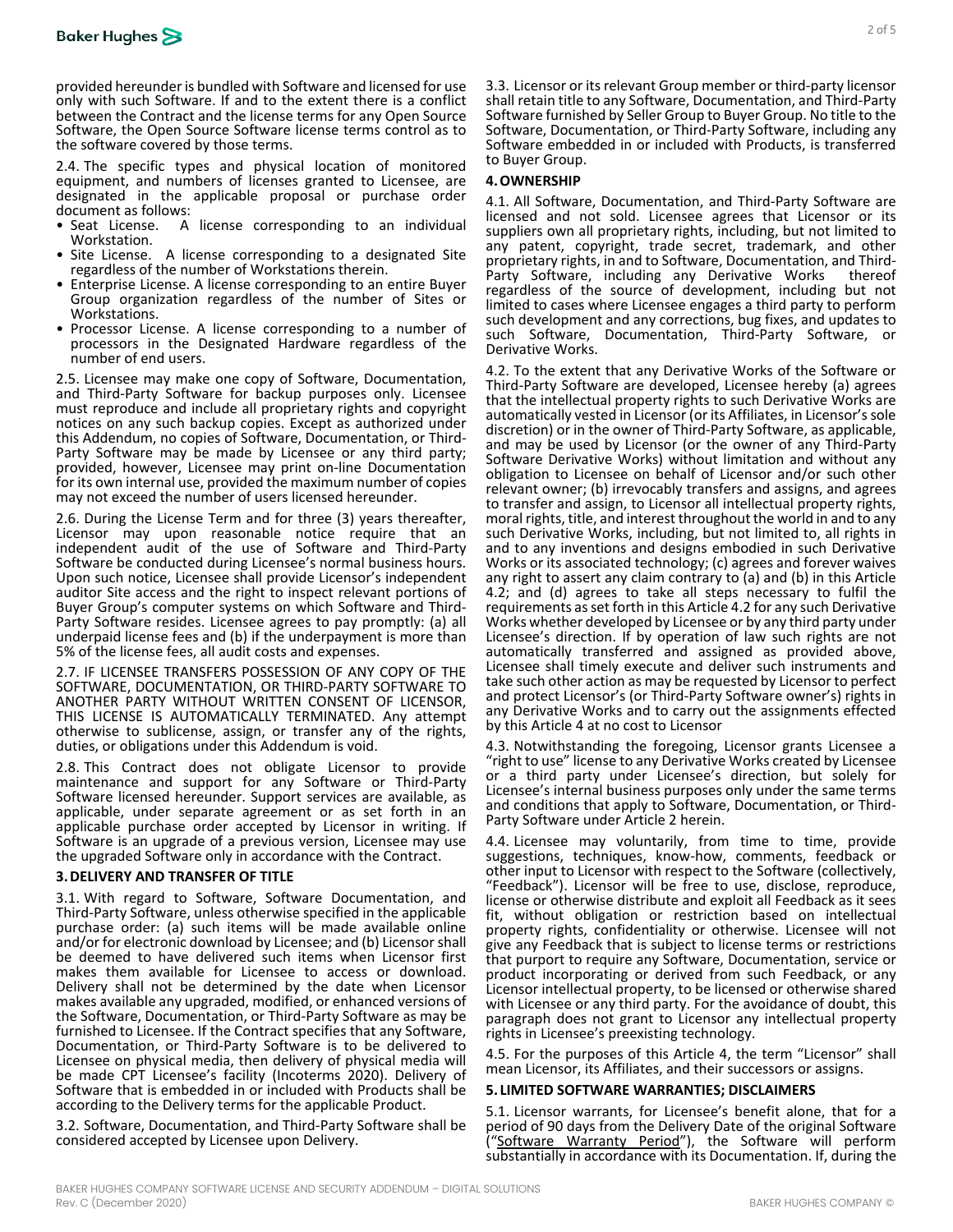

Software Warranty Period, an Error occurs, Licensor will use commercially reasonable efforts to correct such Error, provided Licensee furnishes Licensor with the following: (a) written notice of the Error during the Software Warranty Period, including a description of the failure to perform in accordance with the Documentation and a specific description of the operating conditions (including the specific software/hardware configuration) under which the Error occurred, and (b) to the extent feasible, a representative sample of inputs for repeating and analyzing the Error. If Licensor is unable, after commercially reasonable efforts, to correct the Error during the Software Warranty Period, Licensee's sole remedy shall be termination of the License and a refund of a pro-rated portion of the license fees allocable to the specific nonconforming Software that have been paid by Licensee to Licensor under the Contract; provided, however, that such termination right must be exercised by Licensee, if at all, within 30 days after expiration of the Software Warranty Period or shall thereafter be deemed to have been waived by Licensee. Notwithstanding anything to the contrary herein, under no circumstance will any warranty granted herein cover and Licensor shall not be responsible under the Contract for: (a) any Error that results from Licensee's breach of the Contract; (b) any Error that results from any unauthorized use, alteration, revision, change, enhancement, or modification of any nature of the Software, or from any design defect in any configuration of the Software performed by any party other than Licensor; (c) any Error that results from errors, defects, or modifications in any hardware, software, system, or data used by Licensee, in each case that was not provided by Licensor; (d) any Error that results from use of the Software in combination with any hardware, software, or system not provided or authorized by Licensor; (e) any Error that results from cyber-attacks, viruses, worms, malware, Trojan horses, or other harmful surreptitious computer code, files, scripts, agents, or programs; or (f) Errors or vulnerabilities that would have been obviated had Licensee implemented a recommended update or upgrade made available at no additional charge from Licensor.

5.2. This Article [5](#page-10-1) provides the sole and exclusive remedies for all Claims based on or relating to any failure of, or any defect or non- conformity in, Software and Documentation, whether the Error, failure, defect, or non-conformity arises before, during, or after the applicable Software Warranty Period and REGARDLESS OF CAUSE OR ACTION (INCLUDING NEGLIGENCE). THE WARRANTIES PROVIDED IN THIS ARTICL[E 5](#page-10-1) ARE EXCLUSIVE AND ARE IN LIEU OF ALL OTHER WARRANTIES, CONDITIONS, AND GUARANTEES PERTAINING TO THE SOFTWARE. LICENSOR MAKES NO, AND HEREBY DISCLAIMS ANY, IMPLIED OR STATUTORY WARRANTY, OR WARRANTY OF MERCHANTABILITY, FITNESS FOR A PARTICULAR PURPOSE, TITLE, OR NON-INFRINGEMENT, OR TO THE ACCURACY, CURRENCY, COMPLETENESS, RELIABILITY, OR USEFULNESS OF ANY OUTPUT OF THE SOFTWARE. LICENSOR DOES NOT MAKE ANY WARRANTY THAT THE SOFTWARE WILL MEET LICENSEE'S REQUIREMENTS, OR THAT THE SOFTWARE WILL BE UNINTERRUPTED, TIMELY, SECURE, OR ERROR FREE, OR THAT DEFECTS, IF ANY, WILL BE CORRECTED. NOR DOES LICENSOR MAKE ANY WARRANTY AS TO THE RESULTS THAT MAY BE OBTAINED FROM USE OF THE SOFTWARE. LICENSOR ASSUMES NO RESPONSIBILITY FOR ANY DAMAGES SUFFERED BY LICENSEE, INCLUDING, BUT NOT LIMITED TO, LOSS OF DATA FROM DELAYS, NONDELIVERIES OF CONTENT OR EMAIL, ERRORS, SYSTEM DOWNTIME, MISDELIVERIES OF CONTENT OR EMAIL, NETWORK OR SYSTEM OUTAGES, FILE CORRUPTION, OR SERVICE INTERRUPTIONS CAUSED BY THE NEGLIGENCE OF LICENSOR, ITS AFFILIATES, ITS LICENSORS, OR AN END USER'S OWN ERRORS AND/OR OMISSIONS.

5.3. Additional Warranty Disclaimer for Monitoring Software. While the Monitoring Software provides advisory information regarding equipment condition, it is virtually impossible to guarantee that each and every fault condition can be foreseen or detected. THEREFORE, LICENSOR EXPRESSLY DISCLAIMS ANY WARRANTY THAT THE MONITORING SOFTWARE WILL DETECT ANY PARTICULAR FAILURE OR PROVIDE ANY PARTICULAR AMOUNT OF ADVANCE WARNING OF AN IMPENDING FAILURE OR CONDITION OF THE MONITORED EQUIPMENT.

5.4. Additional Warranty Disclaimer with Respect to Cyber Security. PRODUCTS, PARTS, AND SERVICES ARE PROVIDED "**AS IS AND WITH ALL FAULTS**" WITH RESPECT TO CYBER SECURITY, AND WITHOUT ANY REPRESENTATIONS, WARRANTIES, CONDITIONS, OR GUARANTEES OF ANY NATURE OR KIND WHATSOEVER, INCLUDING ANY REPRESENTATIONS, WARRANTIES, CONDITIONS, OR GUARANTEES OF OR RELATING TO DURABILITY, FITNESS FOR A PARTICULAR PURPOSE, MERCHANTABILITY, PERFORMANCE, QUALITY, RESULTS, SUITABILITY, TIMELINESS; ALL OF WHICH ARE HEREBY DISCLAIMED TO THE FULLEST EXTENT PERMITTED BY APPLICABLE LAW. LICENSEE IS SOLELY RESPONSIBLE AND LIABLE FOR THE SELECTION AND USE OF PRODUCTS, PARTS AND<br>SERVICES TO ACHIEVE LICENSEE'S DESIRED RESULTS. REMEDIATION OF VULNERABILITIES SHALL NOT OBLIGATE LICENSOR TO PROVIDE LICENSEE ANY UPDATES OR UPGRADES, BUT LICENSEE MAY PURCHASE SUCH ENHANCEMENTS.

5.5. Any remedial steps taken by Licensor hereunder shall not extend or renew the applicable Software Warranty Period.

<span id="page-11-0"></span>5.6. Except as expressly authorized by Licensor in writing, and subject to the following in this Articl[e 5.6,](#page-11-0) all Third-Party Software shall carry only the warranties (if any) provided by the owners thereof and Licensor gives no warranties for such Third-Party Software. Except as expressly authorized by Licensor in writing, any Open Source Software is distributed on an "AS IS" BASIS, WITHOUT WARRANTIES OR CONDITIONS OF ANY KIND, EITHER EXPRESS OR IMPLIED.

5.7. Licensee acknowledges that Licensor may, but is not obligated to, offer upgraded or optional Software that provides additional functionality and security, which may be subject to additional fees in Licensor's discretion.

5.8. Except as expressly provided in Article [5.1](#page-10-2) above or as otherwise expressly provided in the Contract, all amounts payable in connection herewith are non-refundable.

#### **6.CONFIDENTIALITY; EQUITABLE RELIEF**

6.1. The Software, Documentation and Third Party Software, and all information concerning or embedded in the Software (including but not limited to source code, object code, and training materials), Documentation, and Third-Party Software is confidential and the property of Licensor (or its suppliers) and shall be considered Licensor's (or its suppliers') Confidential In granting cyber and/or unescorted physical access to Products and/or Parts, Seller may provide log-on codes, log-on identifications, passwords, and/or other individualized explicit access permissions (collectively "Access Codes"). Access Codes are subject to the confidentiality provisions of the Contract and shall not be disclosed or shared with any other person other than authorized users.

6.2. Licensee shall take all reasonable steps to safeguard the Software, Documentation and Third-Party Software so as to ensure that no unauthorized person shall have access to it, and that no persons authorized to have access shall make any unauthorized copy. Licensee shall promptly report to Licensor any unauthorized disclosure or any unauthorized use of any Software, Documentation or Third-Party Software of which it becomes aware and shall take such further steps as may reasonably be requested by Licensor to prevent unauthorized use.

6.3. Licensee acknowledges: (a) any use of Software, Documentation, or Third-Party Software in a manner inconsistent with the Contract or (b) any other misuse of Confidential Information of Licensor (or its suppliers), will cause immediate irreparable harm to Licensor (or its suppliers) for which there is no adequate remedy at law. Licensee agrees that Licensor (or its suppliers) shall be entitled to immediate and permanent injunctive relief from a court of competent jurisdiction in the event of any such misuse or threatened misuse by Licensee. The parties agree and stipulate that Licensor shall be entitled to such injunctive relief without posting of a bond or other security;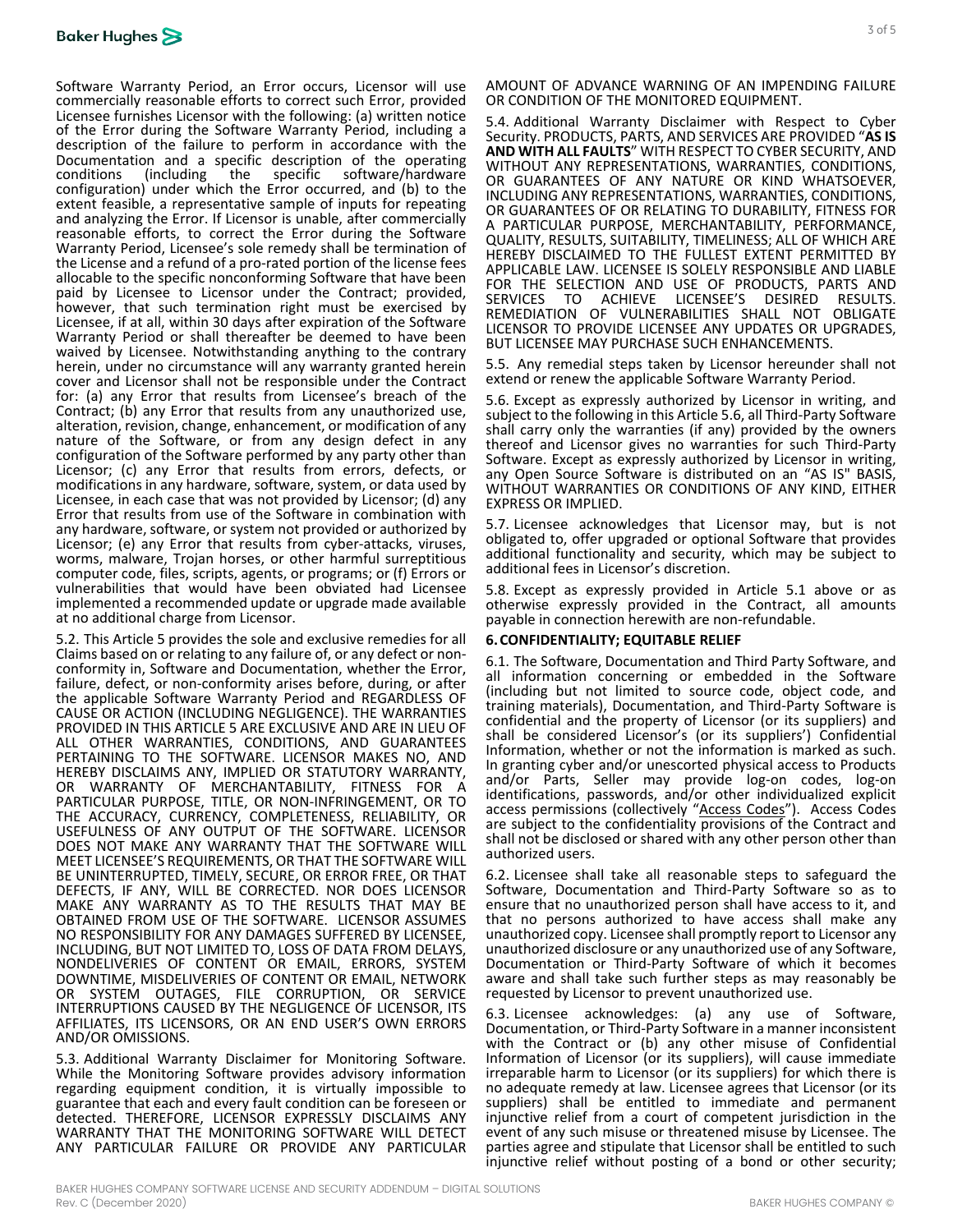provided, however, that if the posting of a bond is a prerequisite to obtaining injunctive relief, then a bond in an amount equivalent to USD \$1,000 shall be sufficient. Nothing contained herein shall limit Licensor's right to any remedies at law, including the recovery of damages from Licensee for breach of the Contract or Addendum.

**7.TERM AND TERMINATION** – The License provided under this Addendum is effective until terminated or expiration of the License Term, whichever occurs first. Licensor may terminate the Contract and/or Addendum immediately if Licensee fails to comply with any of the terms and conditions herein or in the Contract. The License for any Software or Third-Party Software provided with leased equipment shall terminate concurrently with termination of the lease, unless earlier terminated hereunder. Immediately upon termination, Licensee shall (a) cease using Software, Documentation, and Third-Party Software and (b) certify to Licensor within one (1) month of the termination that Licensee has destroyed or returned to Licensor the Software, Documentation, and Third-Party Software, and all copies thereof. Termination will not relieve Licensee of the obligation to pay any fees and other charges accrued or payable to Licensor prior to the effective date of termination.

#### <span id="page-12-0"></span>**8.CYBER SECURITY**

8.1. This Article [8](#page-12-0) shall apply if (a) any Products supplied under the Contract contain Software and/or are designed to be operated in a networked environment, and/or (b) any Services (including Hosted Services) supplied under the Contract include a software or networked component. In the event of any inconsistency or conflict between this Article [8](#page-12-0) and any other provision of the Contract or Addendum with respect to a subject covered by this Article [8,](#page-12-0) the provision requiring the more stringent requirement shall prevail.

8.2. LICENSEE ACKNOWLEDGES AND AGREES THAT: (a) CYBER SECURITY IS A DYNAMIC AND CHANGING AREA; AND (b) PRODUCTS, PARTS AND SERVICES, WHEN CONFIGURED AND USED IN ACCORDANCE WITH APPLICABLE DOCUMENTATION, ARE DESIGNED TO DETECT AND PREVENT ONLY CERTAIN VULNERABILITIES AND UNAUTHORIZED INTRUSIONS BASED UPON A FINITE SET OF TEST CASES, AND DO NOT PROVIDE COMPLETE OR COMPREHENSIVE PROTECTION AGAINST ALL POSSIBLE SECURITY VULNERABILITIES OR UNAUTHORIZED INTRUSIONS.

8.3. Without limiting any of the obligations under Articles [8.5](#page-12-1) and [8.6](#page-12-2) below, Licensee shall and shall cause the rest of the Buyer Group (including the Site owner, if not part of the Buyer Group) to: safeguard the Products and Parts so as to ensure that no unauthorized person shall have access to them; and ensure that any Buyer Group employees or agents who may come in contact with the Products or Parts is made aware of the obligations described herein and abide by them. Seller Group shall have a right to access the Products or Parts at the Site at all reasonable times to verify such requirements.

8.4. The Products and/or Parts may be partially or wholly configured by Licensor at the time of Delivery to minimize known cyber security risk as of the effective date of the Contract. To the extent that Licensee or its Group alters the hardware, Software, connections, or configuration of the Products and/or Parts in a way not recommended by Seller Group, it does so at its ow[n ris](#page-12-0)k.<br>In the event that Buyer Group acts in violation of this Article [8,](#page-12-0) or inconsistently with the recommendations of Seller Group, Seller Group shall not be liable, whether in contract, warranty, tort (including negligence), strict liability, or otherwise, for any damages or costs incurred by Buyer Group; and Licensee shall Indemnify Seller Group from any and all Claims, including without limitation costs related to credit monitoring, arising out of or related to any occurrence that may arise out of a violation of this Articl[e 8.](#page-12-0)

<span id="page-12-1"></span>8.5. Licensee is responsible for protecting Buyer Group's managed infrastructure, including computer systems and equipment used in interactions with Seller Group, with such tools as anti-virus software, firewall, and up to date operation systems.

Licensee is responsible for the operation, control, and maintenance of any monitored equipment and ensuring that Buyer Group's computer systems and monitored equipment meet the current technical requirements as may be specified by Licensor for the Products, Parts, and Services. Licensee shall, and shall procure that Buyer Group shall, comply with Seller Group's secure deployment guidelines applicable to the Products, Parts, and/or Services. Licensee shall procure that neither Buyer Group nor its users will take any action to circumvent any security feature or attempt to exceed authorized access to the Products, Parts, or Services or its related systems or networks; interfere with or disrupt the integrity or performance of the Products or Services or the data contained therein; or send or store material containing software viruses, worms, Trojan horses or other harmful computer code, files, scripts, agents or programs. If Buyer Group becomes aware of any violation of the Contract by a user, Licensee will procure that Buyer Group will immediately terminate such user's access to the Products and/or Services and notify Licensor. Licensee shall, and shall procure that Buyer Group shall, report to Baker Hughes any unauthorized accesses to and/or disclosure of Licensor information, and any known or reasonably suspected breaches of the Licensor's Software, systems, and/or Services ("Licensor Security Incident") by calling the following numbers:

- +1 281 209 7658 (Western Hemisphere)
- +60 2786 7658 (Eastern Hemisphere)

Notifications shall be made within seventy-two (72) hours of Buyer Group's knowledge of such Licensor Security Incident. Licensee shall, and shall procure that Buyer Group will, promptly conduct a forensic investigation of such Licensor Security Incident and provide a summary of the Licensor Security Incident and explanation of its response as soon as reasonably practicable.

<span id="page-12-2"></span>8.6. Buyer Group's credentials (which may include username, passwords, tokens, certificates, Access Codes, keys, and pins) issued by Seller or selected by Buyer Group for accessing the Products or Services are for Buyer Group's internal use only and Buyer Group shall not sell, transfer, disclose, or sublicense them to any other entity or person, except that Buyer Group may disclose Buyer Group's credentials to Buyer Group's agents and subcontractors performing work on Buyer Group's behalf. Licensee is responsible for any use of Buyer Group's credentials and for notifying Licensor immediately of any breach of security related to Buyer Group's credentials. Buyer Group shall be responsible for the actions of any user or any other person or entity in relation to the Contract, Buyer Group's information, or the Products or Services to the extent that any such action was permitted, assisted, or facilitated by Buyer Group.

<span id="page-12-3"></span>**9. SUPPLEMENTAL LIMITATIONS OF LIABILITY FOR SOFTWARE AND CYBER SECURITY.** The following limitations of Licensor's liability are in addition to those set forth herein above and elsewhere in the Contract. To the extent they conflict, this Article [9](#page-12-3) shall take precedence over the Terms and Conditions and any Addendums thereto with respect to Software, Third-Party Software and Cyber Security.

9.1. WITH REGARD TO SOFTWARE AND THIRD-PARTY SOFTWARE, IN NO EVENT SHALL SELLER GROUP'S TOTAL LIABILITY FOR ANY AND ALL CLAIMS OF ANY KIND, REGARDLESS OF CAUSE OR ACTION, ARISING OUT OF OR RELATED TO THE CONTRACT, OR ITS PERFORMANCE OR BREACH, INCLUDING WITHOUT LIMITATION WARRANTY AND TERMINATION, UNDER ANY CIRCUMSTANCES EXCEED THE LESSER OF THE LIMITS SET FORTH IN THE TERMS AND CONDITIONS OR THE LICENSE FEES PAID BY LICENSEE TO LICENSOR WITH RESPECT TO THE SOFTWARE AND THIRD-PARTY SOFTWARE GIVING RISE TO THE CLAIM WITHIN 90 DAYS PRECEDING THE EVENT GIVING RISE TO THE LIABILITY.

9.2. Unless otherwise agreed by the parties in writing, the Licensee has sole responsibility for designing and implementing a solution that includes the Software and Products which will meet all appropriate requirements and/or standards. Licensor disclaims all liability for any damages arising as a result of any